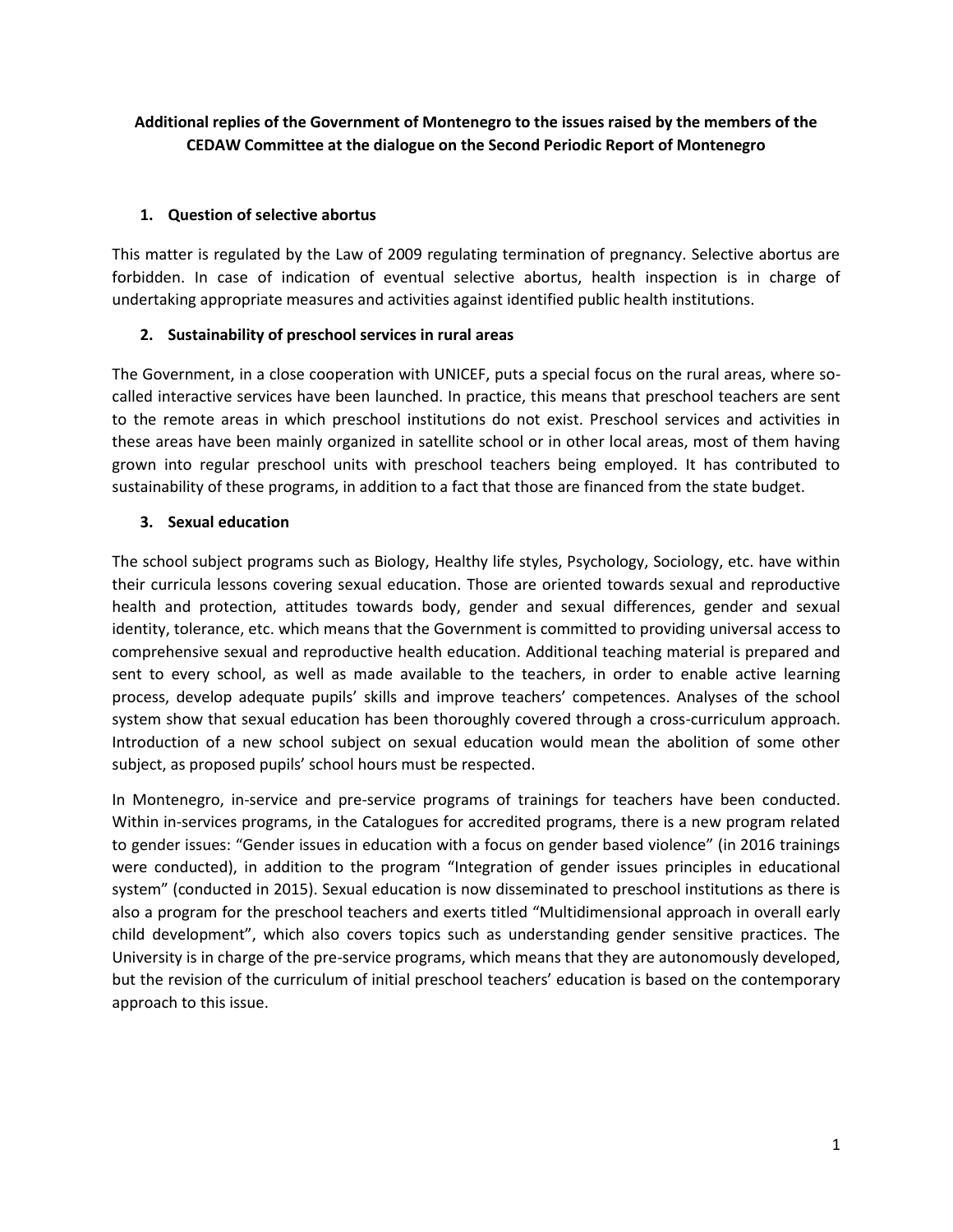# **4. Explanations related to the provisions of the Montenegrin Citizenship Law related to the acquisition of Montenegrin citizenship by spouses**

Article 11 paragraph 1 of the Law on Montenegrin Citizenship ("Official Gazette of Montenegro", No. 13/08, 40/10, 28/11, 46/11, 20/14 and 54/16), stipulates that a person who has been married to a Montenegrin citizen for at least three years and who takes up lawful and uninterrupted residence in Montenegro for at least five years, may be granted Montenegrin citizenship if the conditions referred to in Article 8, paragraph 1, items 1 (that he or she is over 18 years of age), 4 (that he or she has accommodation and guaranteed source of income in Montenegro, in the amount that guarantees material and social security), 5 (that he or she has not received a prison sentence, either in Montenegro or in another state, exceeding one year, for criminal offence which is subject of ex officio prosecution, or if the legal consequences of his or her conviction no longer apply), and 7 (that there are no legal obstacles for the reasons of the public order and the security of the state) of this Law are fulfilled.

Provisions of the Paragraph 1 of this article also refer to a person which has been married to a Montenegrin citizen for at least three years, and the marriage has ceased to exist due to a death of a spouse. Lawful and uninterrupted residence in Montenegro from the Paragraph 1 of this Article is determined according to the criteria prescribed by the Article 17 of the Law.

Article 19 of the Law on Montenegrin Citizenship stipulates criteria for cessation of Montenegrin citizenship: Montenegrin citizenship shall cease through: 1) his or her request (by discharge), 2) by operation of law (ex lege), 3) based on an international treaties and agreements. Marital status of a Montenegrin citizen is not relevant for discharge from Montenegrin citizenship.

When it comes to the acquisition of Montenegrin citizenship by a child whose one of the parents has acquired Montenegrin citizenship based on a residence in Montenegro, Provisions of Article 16 of the Law on Montenegrin Citizenship stipulate that Montenegrin citizenship by admittance shall be granted to a child that has no citizenship of another state or has a discharge from citizenship of another states if: 1) both parents have been admitted into Montenegrin citizenship; 2) one of the parents has acquired Montenegrin citizenship by admittance and if the child lives lawfully and uninterrupted in Montenegro with that parent; 3) in case of partial adoption, a child lives lawfully and uninterrupted with an adopter who is a Montenegrin citizen. The application referred to in paragraph 1 item 2 of this Article shall be submitted together with the consent of the other parent, unless that parent is stateless. If the other parent does not give his or her consent for the granting of Montenegrin citizenship to the child, the authorised guardianship body shall give its opinion. If the child in question is over 14 years of age, for granting Montenegrin citizenship his or her consent shall be required, as well.

# **5.** Information on the Law on the Personal Name – provisions related to the change of personal **name, in the context of the recent case of non-issuing a personal identification document to a person who has been declared as an transsexual person**

On 29.03.2017. a person belonging to the LGBTIQ community, transgender person, submitted the request for change of the personal name No. 09-UPI-200/17/9891 in accordance with the Article 14 Paragraph 1 of the Law on the Personal Name ("Official Gazette of Montenegro" No. 47/08 and 40/11). By this request, the person in question has requested a change of the personal name into new name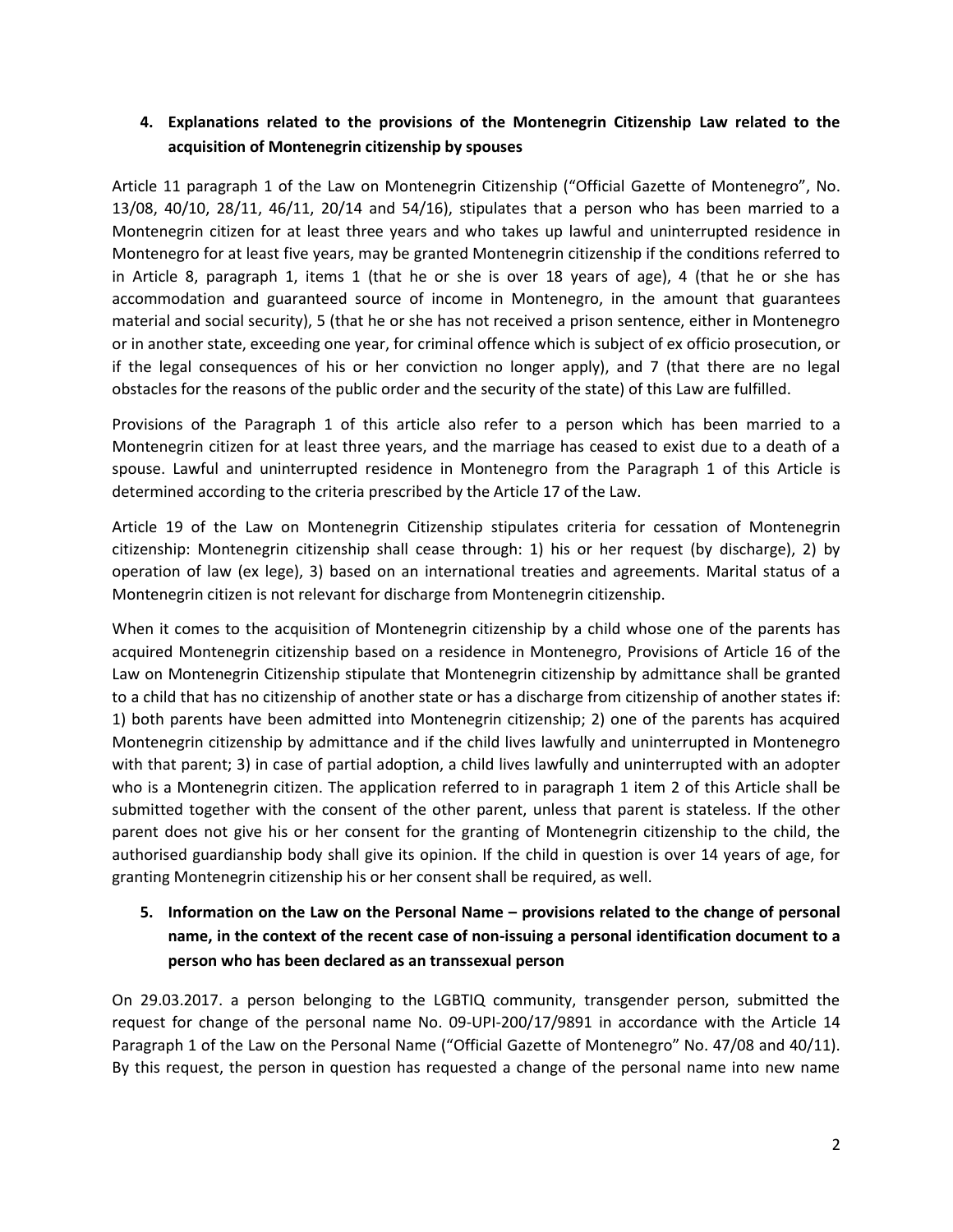MIA. The submitter of the request has withdrawn the request by a written statement, and therefore the procedure has been suspended.

After withdrawal of the request, the person in question belonging to the LGBTIQ community has submitted a new request for change of the personal name No. 09-UPI-200/17/9900 ON 29.03.2017. By this request, the person in question has requested a change of the personal name into a newly chosen personal name VANJA. The decision upon the request has been made and the decision for change of the persona name has been handled on 03.05.2017. On 03.05.2017. the person in question submitted a request for change of the personal identification card due to the change of the personal name. The request in question has been approved, and the identification card No. 032991263 has been issued, valid from 04.05.2017. through 04.05.2027. and handled to the person in question on 10.05.2017.

Against this backdrop, we wish to emphasize that in relation to the request in question, the Directorate for Civil Status and Personal Documents, i.e. Regional Unit Podgorica has acted in accordance with the Law on the Personal Name and has adopted a positive decision upon the request according to the provisions on administrative procedures of the Law on General Administrative Procedure.

In addition, we would like to remind that according to the Law on the Personal Name every citizen shall have the right of a free choice of the personal name. The Ministry of the Interior of Montenegro, has not abolished this right upon any request. The Ministry of the Interior will continue with a good practice, transparent work and respect for the Constitution and legally guaranteed human rights of all citizens, in accordance with the procedures prescribed.

# 6. **Information on the prohibition of harassment at Work with a particular focus on gender based and sexual harassment**

The Law on the Prohibition of Harassment at Work, Official Gazette of Montenegro, No. 30/2012 prescribes for rights, obligations and responsibility of employers and employees with regards to the prevention of harassment at work and in a relation to work, as well as other matters of significance for the prevention and protection from mobbing.

This law shall be applied to employers and employees, in accordance with the relevant legislation regulating labour, as well as to the persons engages outside of the employment relationship, such as: persons in vocational trainings; pupils and students who are on practical training; volunteers; persons who perform certain tasks while serving their sentence of imprisonment or educational measures; persons on voluntary and public works, works organized in the general interest, workshops and competitions, and any other person who, on any basis, participates in work with the employer.

This law also applies to the cases of harassment and sexual harassment, in accordance with the regulations regulating the labour. For the purposes of this Law, the employer is a state body, a state administration body, an organ and a service of local self-government, a public institution, a business organization, as well as a domestic or foreign legal or natural person or a part of a legal person.

Pursuant to the Law on the Prohibition of Harassment at Work, the Ordinance on Rules of Conduct for Employers and Employees on Prevention and Protection of Workplace Abuse ("Official Gazette of Montenegro", No. 56/12) has been adopted, stipulating the rules on prevention and protection from harassment at work as well as labour-related harassment (mobbing), and providing for an obligation of the employers and employees as well as a person engaged out of work to adhere to the Ordinance on Rules of Conduct, in accordance with the Law on the Prohibition of Harassment at Work.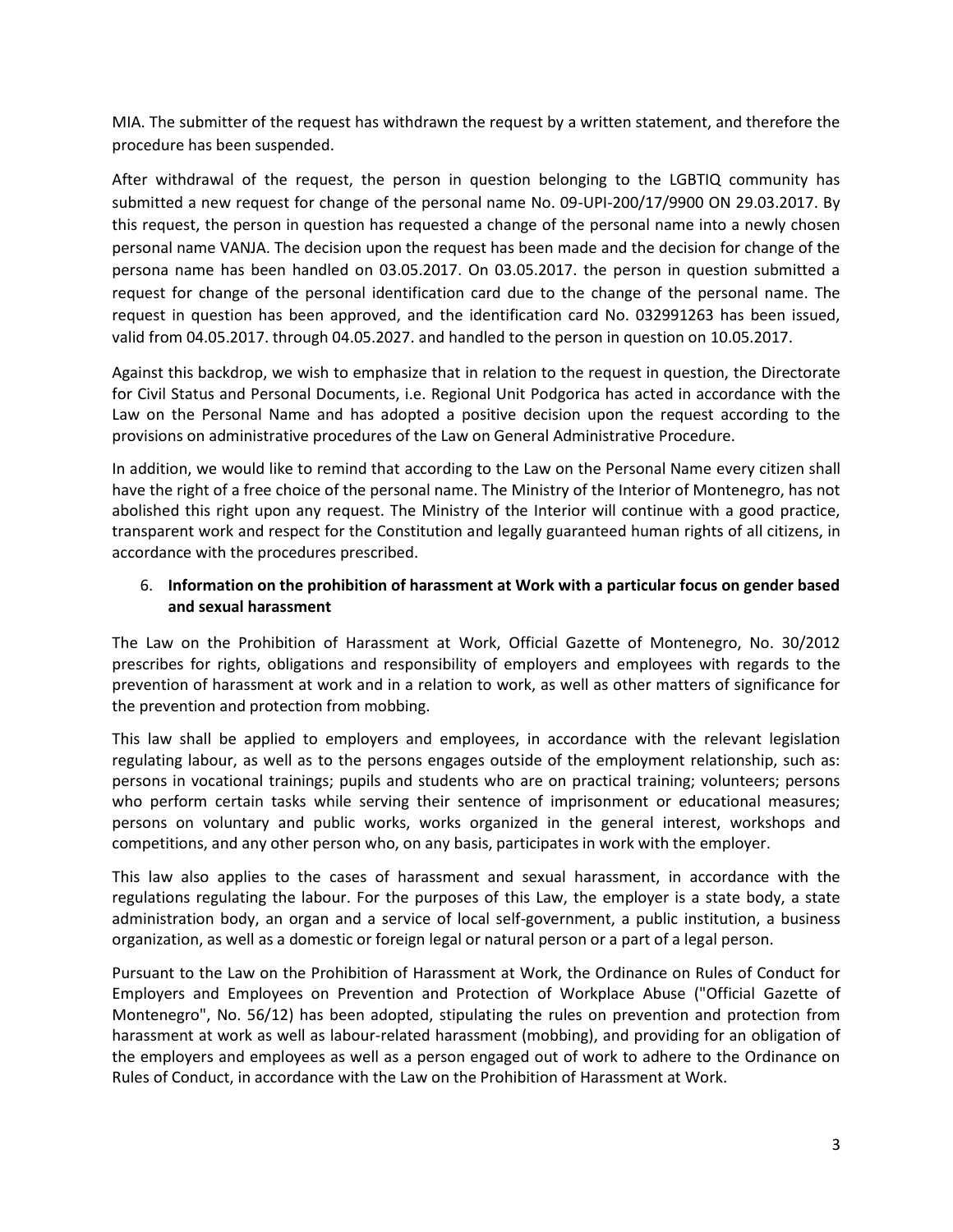Article 5 of the said Ordinance stipulates that for the purpose of preventing and protecting mobbing the employer and employees should avoid behaviours that:

1) Refer to the inability to properly communicate, such as:

- The unjustified and deliberate disabling of an employee to express his / her opinion as well as the unjustified interruption of the employee in speech,

- Lamenting, threatening and insulting,

- Harassment of the employee through telephone calls and other means of communication, if it is not related to the work process and the job that the employee performs;

2) Can lead to disturbances of good interpersonal relationships, such as:

- ignoring the presence of an employee, or if the employee is intentionally and unjustifiably isolated from other employees by avoiding and interrupting communication with him,

- Unjustified physical isolation of employees from the working environment,

- Unauthorized deduction of the workforce necessary for the performance of the work,

- Unjustified disregard for joint meetings,

- An unjustified ban on communicating with the employee;

3) May lead to the disruption of the personal reputation of the employee, such as:

- Verbal assault, dissemination of untruth about the employee in general and in connection with his private life,

- Negative commentary on the personal characteristics of the employee,

- Imitation of voice, gestures and ways of movement of employees,

- Humiliation of the employee with degrading and degrading words;

4) May lead to disturbance of the professional integrity of the employee, such as:

- Unwarranted constant criticism and undermining the results of the work of the employee,

- The dismissal of the work tasks that is not justified by the needs of the work process,

- Unjustified disabling of an employee to perform work tasks,

- giving humiliating work tasks below the level of qualification of an employee,

- giving difficult tasks or those that are above the qualification level of an employee,

- Determination of inappropriate deadlines for performance of work tasks,

- Uneven scheduling of work tasks compared to other employees performing the same type of job,

- Frequent change of work tasks or unjustified breaks in work, which are not conditioned by the work process,

- Unjustified oversight of work,

- Intentional and unjustified denial or retention of information related to the work,

- Unjustified or excessive use of the camera and other technical means to enable employees to control,

- Unjustified and deliberate exclusion from vocational training and upgrading;

5) May lead to disturbances to the health of the employee, such as:

- Unjustified permanent threats (e.g. termination of employment, termination of employment contract or other contract) and the pressures of employees in constant fear,

- The threat that an employee will be exposed to a physical force,

- Physical disturbance which has no element of the criminal offense,

- Deliberately causing conflict and stress;

6) Could be considered harassment, such as:

- unwanted behaviour towards an employee or a person seeking employment, with respect to gender, birth, language, race, religion, skin colour, age, pregnancy, health status, disability, nationality, marital status, family responsibilities, sexual orientation, political or other affiliation,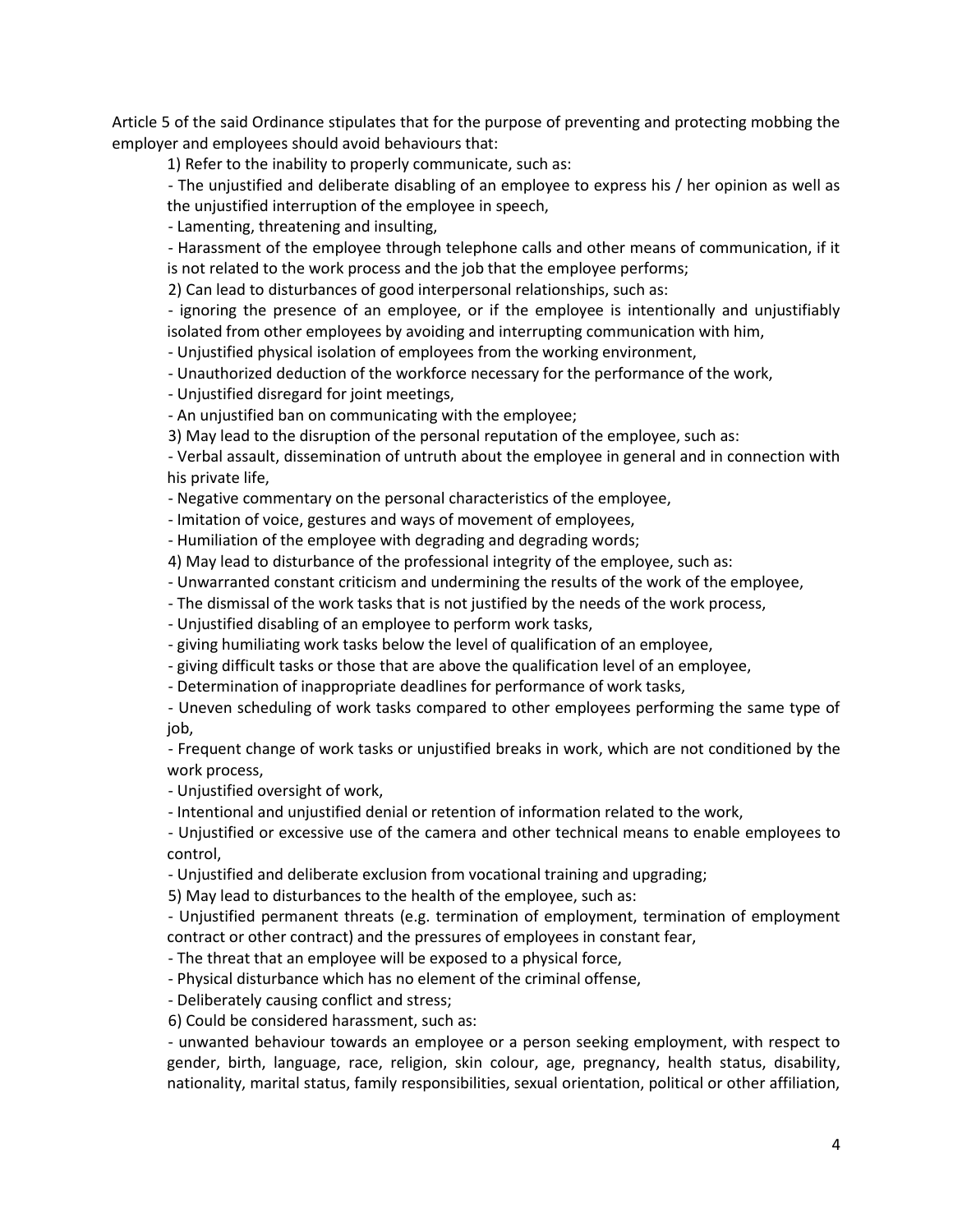social origin, property status, membership in political and trade union organizations or some other personal property;

7) Could be considered sexual harassment, such as:

- Humiliating and inappropriate comments and actions of sexual nature,

- The attempt or execution of indecent and unwanted physical contact,

- suggesting the acceptance of behaviour sexual in nature by promising a prize or by threat or blackmail, etc.

## **7. Information on the Strategy on Protection from Domestic Violence 2016-2020 and on the measures of the Plan of Action for the same period**

The legal basis for drafting the Strategy was provided by domestic laws, in particular the Family Protection Code and Criminal Code and ratified international conventions – such as the Council of Europe Convention on the Suppression and Prevention of Violence against Women and Domestic Violence (Istanbul Convention), the UN Convention On the Prevention of All Forms of Discrimination Against Women (CEDAW), the UN Convention on the Rights of the Child and others. This is also a part of the obligations under chapters 23, 24 and 19 within the negotiation process on the accession to the EU.

The main challenges in this period are recognized in four areas:

- Legal protection, where it is necessary to round up the legal framework and ensure the full protection of the rights of victims in proceedings before the judicial authorities, including effective and timely free legal aid, protection of victims' rights and privacy during testimony, particularly when it comes to children, the effective application of protective measures, as well as reducing the risk of repetition and intensification of violence.

- Prevention and social values, where we are faced with a double challenge - on the one hand there is insufficient awareness of population in general about the importance of gender equality and nonviolence as social values; on the other hand, lack of developed awareness of professionals in this field on the gender-based violence and the importance of the approach where the victim is in the centre of attention.

- Protection and support through institutions, which must be addressed at many levels, above all, through the development of institutions that can provide adequate protection for victims, through the development of administrative and human capacity for law enforcement, as well as through the development of partnerships with other sectors - non-governmental organizations, as well as with the business sector. Only in this way is it possible to ensure respect for the rights of victims and to prevent their additional victimization due to inadequate training of professionals and inefficient work of the institutions.

- Multidisciplinary approach, efficient co-ordination and enforcement of law. The problem of violence is very complex and it must be addressed through a precisely structured and coordinated cooperation of all relevant institutions and judiciary as well as through effective law enforcement oversight. A major problem is the lack of accurate data related to violence, as each institution collects and processes data in its own way.

According to the above mentioned challenges, the Strategy has defined the following 6 goals:

- The first aim is to harmonize national legislation with the Council of Europe Convention on the Prevention and Suppression of Violence against Women and Domestic Violence.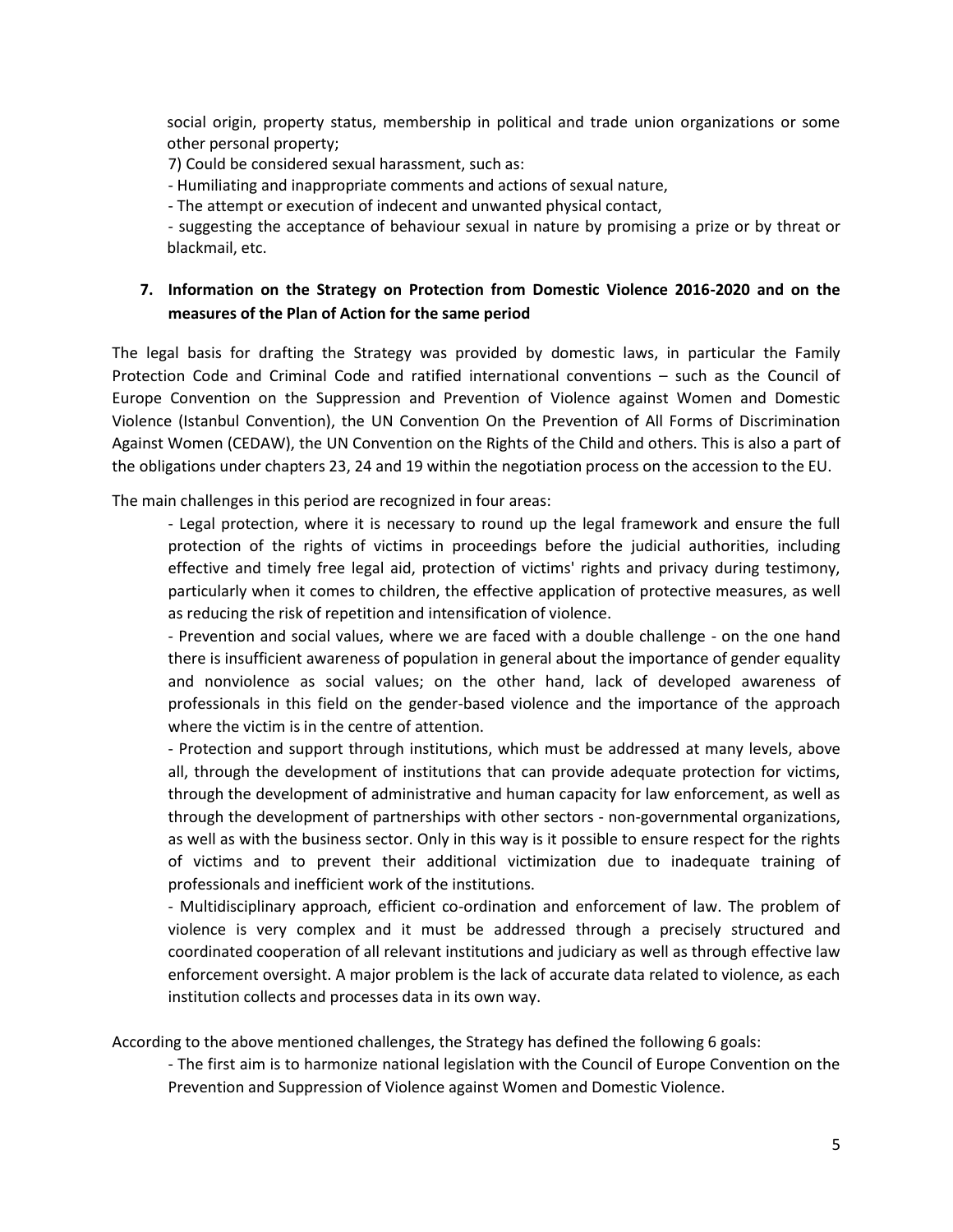- The second goal is related to achieving improved professional capacities and a multidisciplinary approach to enforcing family-protection regulations. It is envisaged that ten comprehensive measures will be implemented with a view to establish better coordination of work between institutions, including data collection and exchange. In addition, measures aim at standardizing procedures for the work of professionals, through continuous training and supervision over their work, so that the assistance they provide is quick, efficient, adapted to the circumstances and personal characteristics of the victim.

- The third objective is to increase the level of public awareness of violence against women and domestic violence, which should at the end of the strategic period be manifested through an increased level of information and public knowledge of the causes, distribution and consequences of violence against women and domestic violence and improved existing mechanisms of protection against violence. The measures envisaged correspond to the needs of the population in general, but also to the specific needs of vulnerable social groups.

- Through seven measures within the framework of the fourth goal, the Strategy aims to establishing an improved system of institutional protection from domestic violence. Measures include improving existing services of general and specialized support so that those comply with the standards stipulated by the Council of Europe Convention on the Prevention and Suppression of Violence against Women and Domestic Violence, as well as with the UN Convention on the Rights of the Child and the UN Convention on the Prevention of All Forms of Discrimination against Women. Measures are envisaged for the detailed analysis of the service of general support and the development of a national development plan incorporating the mentioned standards of protection.

- The fifth aim is to achieve improved access to justice and legal protection from domestic violence, which will be manifested through the implementation of effective measures to protect and support victims and witnesses in proceedings before investigative and judicial bodies. The four measures envisaged under this objective relate, above all, to the monitoring of the application of protective measures provided for by the law.

- Through the sixth goal, the Strategy aims at achieving an improved system of coordination, monitoring and implementation of the family policies and measures for protection from domestic violence. To achieve this, the establishment of a functional inter-agency and intersectorial body for co-ordination, monitoring and implementation of policies and measures for protection against violence is foreseen. This body should participate in the creation and monitoring of all policies relating to domestic violence and the implementation of the provisions of the Council of Europe Convention and the UN Conventions. Its work should be public, and the relevant measures foresee organizing at least once a year thematic consultations or conferences with representatives of all sectors in order to formulated common positions regarding changes in practices and policies related to the protection from violence.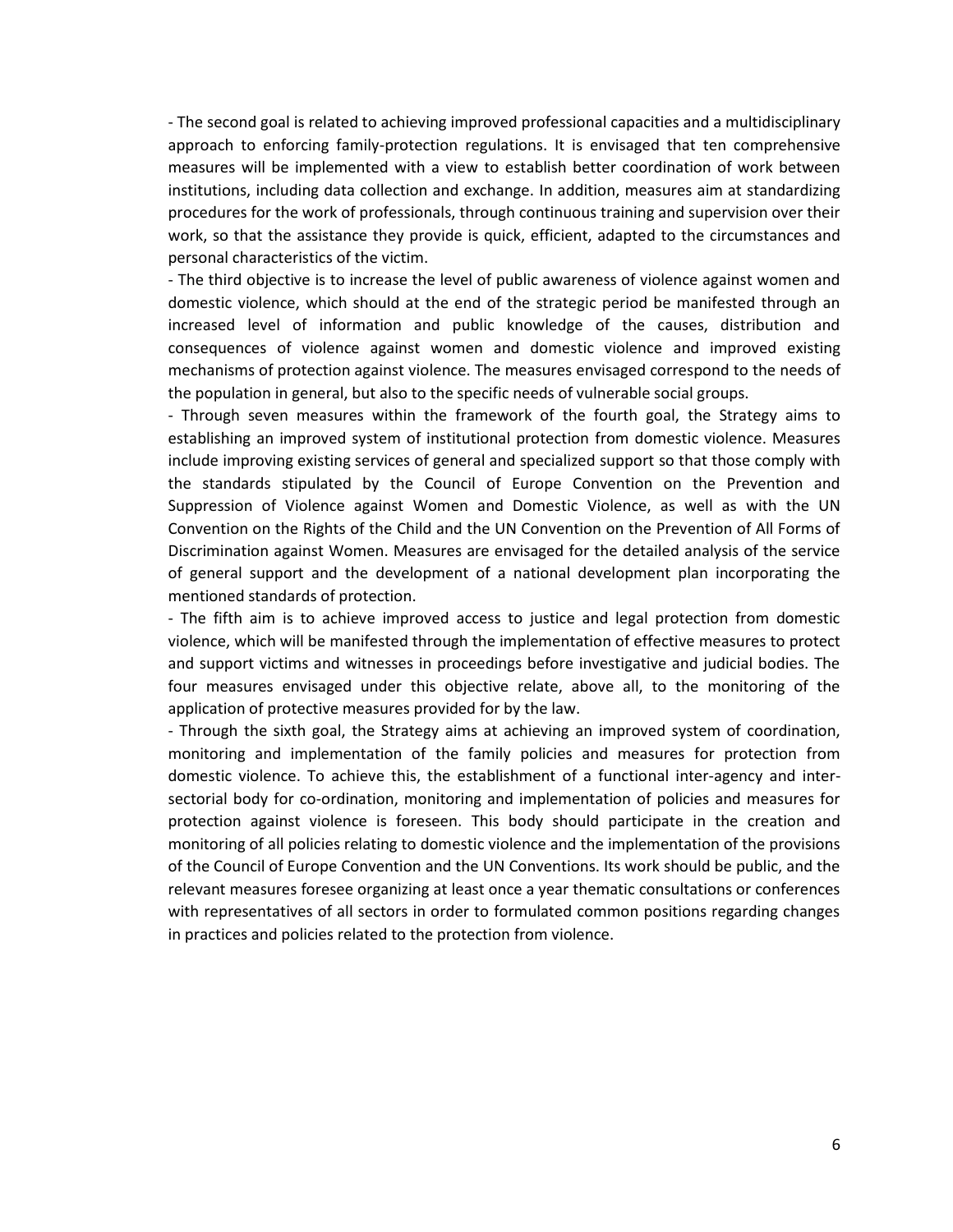## **8. Measures with a view to ensure better implementation of the Law on Free Legal Aid**

In order to ensure better implementation of the Law on Free Legal Aid, the TV shows on this topic have been show with a view to get the wider population in a potential need of legal aid more familiar with the right to free legal aid.

In December 2016, a seminar was held in cooperation with UNICEF, the Centre for Social Work and the Bar Association on "Free Legal Aid".

According to a report from December 2016 for Chapter 23 of negotiations with the EU, measure 55111, no disciplinary proceedings were initiated either by a lawyer or by a legal aid service. In the period January to October 2016, Montenegrin courts received 556 requests for free legal aid, out of which 446 were adopted, which means that the Law on Free Legal Aid is fully applied.

The analysis of the funds approved for this purpose has shown that funds amounting to  $\epsilon$  108,910.00 were provided in Montenegro's budget, out of which € 93,064.28 has been spent from January to December 2016.

- **9. Information on the conditions for the women in detention and the length of the prison sentence, along with answers to the questions whether they are in contact with their children and how many prison officials are women**
- 1) Prisons and detention conditions for women in the Institute for the Execution of Criminal Sanctions:

Women sent to detention or serving prison sentences are placed in the Podgorica Remand Prison or in the Detention and Rehabilitation Centre in Podgorica, which are the organizational units of the Institute for the Execution of Criminal Sanctions in Podgorica. Their accommodation shall meet the requirements related to the continuation of criminal investigation, security and safety, and to the need for an appropriate regime for each prisoner.

There are 29 beds of women in the Remand Prison: seven four-bed rooms and one single room, as well as a room for personal hygiene. On 1 June 2017, there were 13 women in custody. The number of women does not exceed the number of beds. In the sleeping rooms there is fresh air, lighting, heating, cooling, regular hygiene facilities, beds with mattress and bedding, lockers for personal belongings of the detainees.

In the Detention and Rehabilitation Centre – Department for Women convicted in criminal and misdemeanour proceedings, there are 40 beds in double, four-bed and five-bed rooms, as well as two single rooms. There is also a single room for women with disabilities, as well as a separate room for pregnant women and child-bearing women. On 1 June 2017 in the Department for Women there were 23 women, which is less than the number of available accommodation capacities. In the sleeping rooms there is fresh air, lighting, heating, cooling, regular hygiene facilities, bed with mattress and bed linen, locker for personal belongings of a prisoner.

In the Institute for the Execution of Criminal Sanctions there are on average 1,190 persons that are placed in detention or serving prison sentences. Among them, there are on average 40 women detainees and prisoners, which is 3.4% of the entire number.

2) Do women have contact with their children and how often?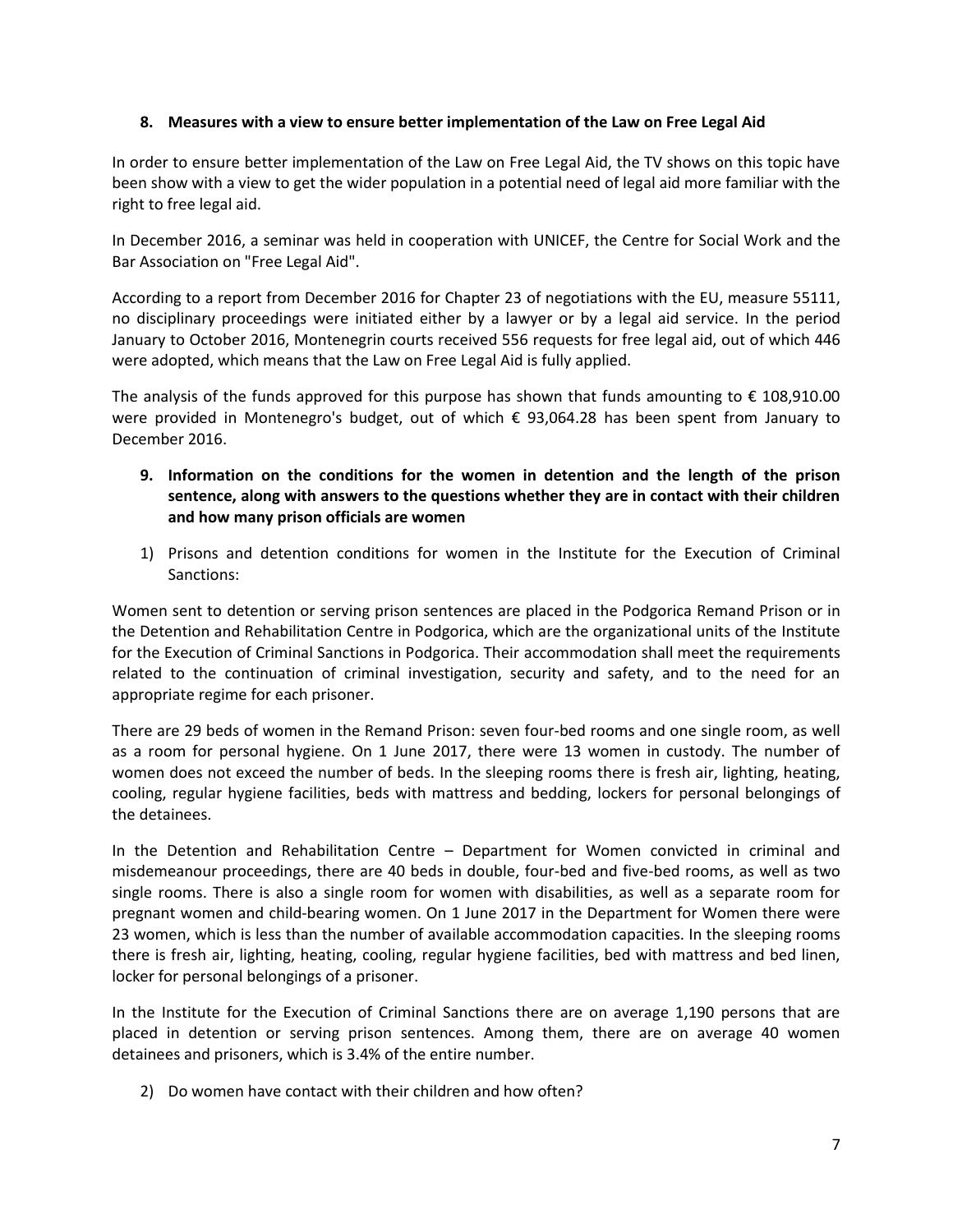Women serving prison sentences in the Department for Women within the Detention and Rehabilitation Centre are entitled to a regular visit twice a month, which also includes visits of their children. They also have the possibility to contact their children during special, unexpected or family visits once a month upon the permission of the person running the prison.

The length of the sentence does not affect the prisoner's contacts with the children.

Women in the Remand Prison are entitled to the visit of their children once a month upon the approval of a competent court, and with the previous opinion of the Centre for Social Work.

3) Women employed in the Institute for the Execution of Criminal Sanctions

There are 438 employees of the Institute for the Execution of Criminal Sanctions. Among them there are 103 women, which is 23% of a total number.

## **10. Additional Information on Family Law and Settlement of Joint Property of Spouses**

The Family Law of Montenegro prescribes the settlement of joint property of spouses in the following articles:

Settlement of joint property of spouses

## Article 293

Spouses may amicably divide the joint property by determining the parts in the whole property or a part of the property or of an individual item, as well as by determining that each spouse obtains certain items or rights from the property or that one spouse pays the other spouse the monetary value of his/her part.

The agreement referred to in the paragraph 1 of this Article must be made in written form.

## Article 294

If an agreement is not reached, the property of spouses shall be divided to equal parts.

At the request of the spouse who proves that his/her contribution in gaining the joint property is obviously and significantly higher than the contribution of the other spouse, the court shall divide the joint property according to the contributions of each spouse.

When determining the share of each spouse the court shall take into account not only the incomes and earnings of each spouse, but also the support that one spouse provides for another, the work, household and family, care for upbringing of children and every other form of cooperation in management, maintenance and increase of joint property.

## Article 295

Settlement of joint property of spouses may be requested during the marriage and after cessation of a marriage.

The right to request the settlement of joint property belongs to spouses, inheritors of a deceased spouse or a spouse who was pronounced dead, as well as a claimant of one of the spouses if he cannot cover his claims from the separate property of the spouse.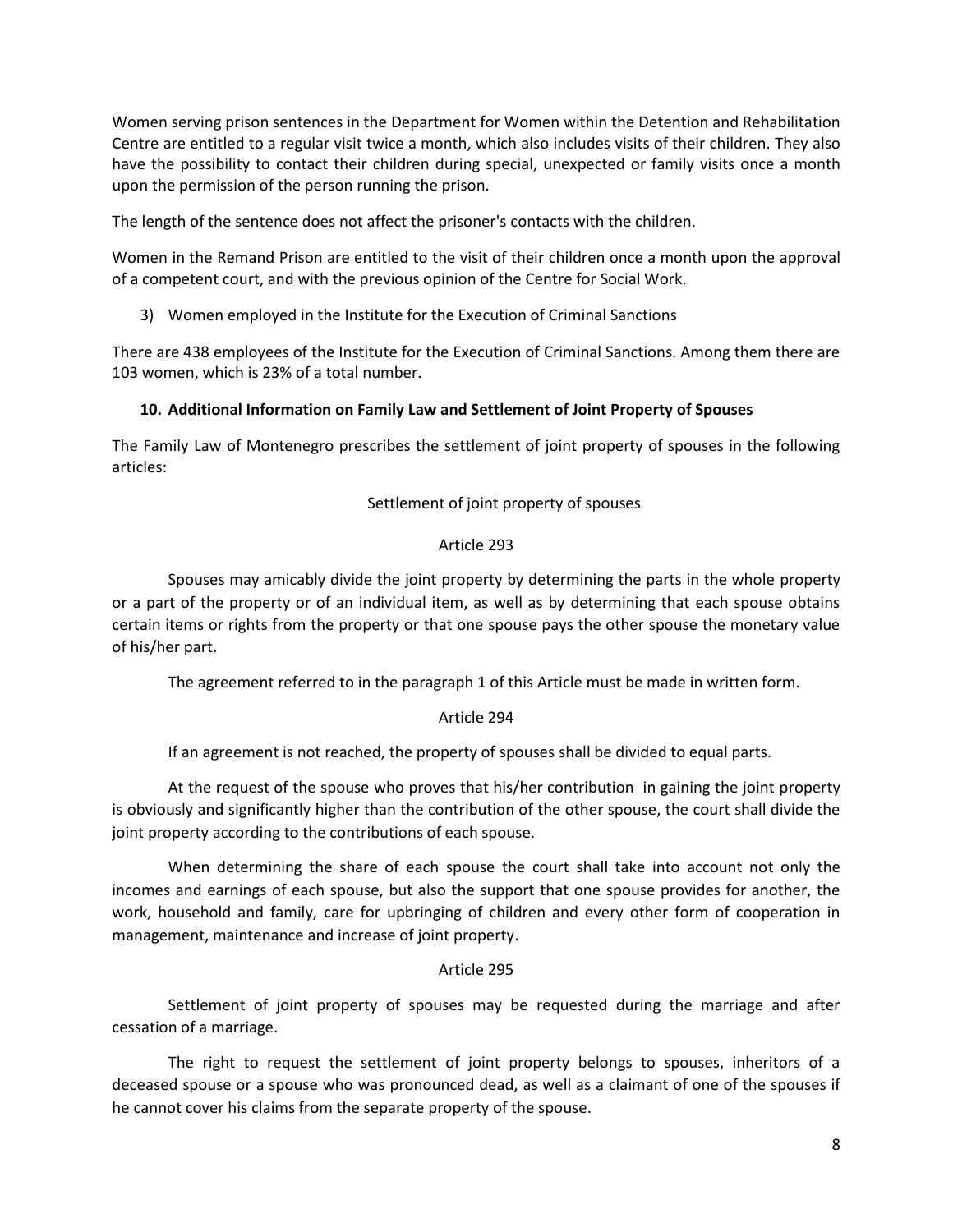#### Article 296

In the process of settling joint property, at the request of a spouse, his/her part of the property shall primarily contain the items from joint property that are used by him/her for performing the activities of his/her profession.

Apart from the part of the property of a spouse, the things gained by work during the marital community, which are exclusively for personal use of the spouse, shall be taken from the joint property and given to the spouse.

If the value of the items from the paragraphs 1 and 2 of this Article is disproportionately large in comparison to the value of the whole joint property, those items shall be divided as well, unless the spouse who is to obtain these items compensate to the other spouse by the appropriate value or cedes to the other spouse some other items, with the consent of the other spouse.

#### Article 297

The spouse who is committed custody of children, shall, apart from his/her part of the property, obtain also the items that are used by children only or that are intended only for being directly used by the children.

In the process of settling the property the spouse who is committed custody of children shall be given the items for which it is obvious that it is in the interest to be in the possession and ownership of the spouse who is committed custody of the children.

#### Article 298

When in the executive procedure the final judgment is made to sell the part of the joint property awarded to one spouse, the other spouse shall have the right of prior purchase of that part of the property.

#### **11. Information on the Proposal for the Law on Amendments to the Criminal Code of Montenegro**

At the Tenth Sitting of the First Ordinary (spring) Session of the Parliament of Montenegro in 2017 that was held on 29 June 2017, MPs adopted the Proposal for the Law on Amendments to the Criminal Code of Montenegro. The proposed amendments are a continuation of harmonisation of national legislation with the EU acquis, conventions of the Council of Europe and the United Nations, legal standards of the European Court of Human Rights and other international instruments. The amendments, inter alia, stipulate the introduction of a long-term imprisonment which may last from thirty to forty years instead of a prison sentence of forty years. The novelties also, inter alia, provide for that the punishment can be prescribed for the most serious crimes, but it cannot be prescribed as the only punishment for certain criminal act. The novelties are also related to: female genital mutilation, forced sterilization, persecution, unauthorized use of state property for election purposes, unlawful taking of human organs or parts of bodies; the preservation, transportation, import and export of human organs or parts of bodies obtained by the commission of a criminal offense, the unauthorized marketing of hormonal substances, the sexual intercourse, extension of the ground of certain discrimination, marketing of nuclear and radioactive material, violence against employees of an airport or of an aircraft, disrespectful behaviour in the courts, financing criminal offences, etc.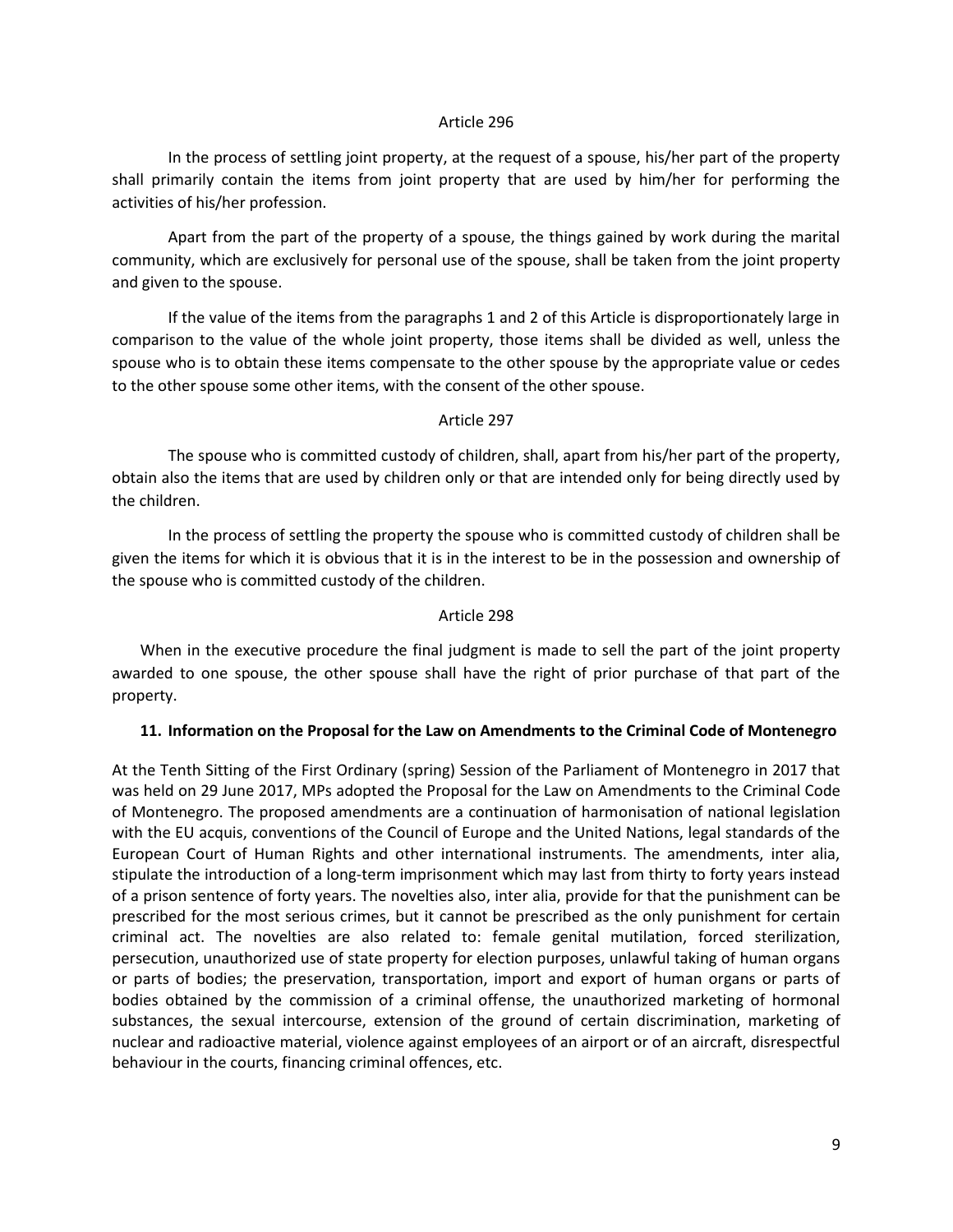The most relevant novelties related to the prohibition of discrimination of women are the following ones (pending official translation we offer an unofficial translation of the relevant articles of the Proposal for the Law on Amendments to the Criminal Code of Montenegro):

## Article 6

Article 42a is amended to read as follows:

(1) If a criminal offense is committed out of hatred against another person because of her or his national or ethnic origin, racial or religious affiliation or the absence of such affiliation, disability, sex, sexual orientation or gender identity, the court shall consider this circumstance as aggravating unless it represents a principle characteristic of the criminal offence in question or more difficult form of criminal offense.

If a criminal offense is committed against a person belonging to a particularly vulnerable category of persons (children, persons with disabilities, pregnant women, older persons, refugees), the court may take this circumstance as aggravating.

## Article 9

After Article 151, two new members are added, which read as follows:

## "Female genital mutilation

## Article 151a

(1) Whoever mutilate the external parts of female genitalia,

Will be sentenced to one to eight years in prison.

## Forced sterilization

# Article 151b

Who, by the use of force or threat, perform sterilization of another person in order to disable its reproduction,

Will be sentenced to three months to five years in prison. "

## Article 14

Article 204 paragraph 2 is amended to read:

"(2) Whoever, against another person, performs a sexual intercourse or equal act without his or her consent, and the characteristics of paragraph 1 of this Article have not been realized,

Will be sentenced to six months to five years in prison. "

## Article 15

In Article 210, paragraph 2 shall be amended to read: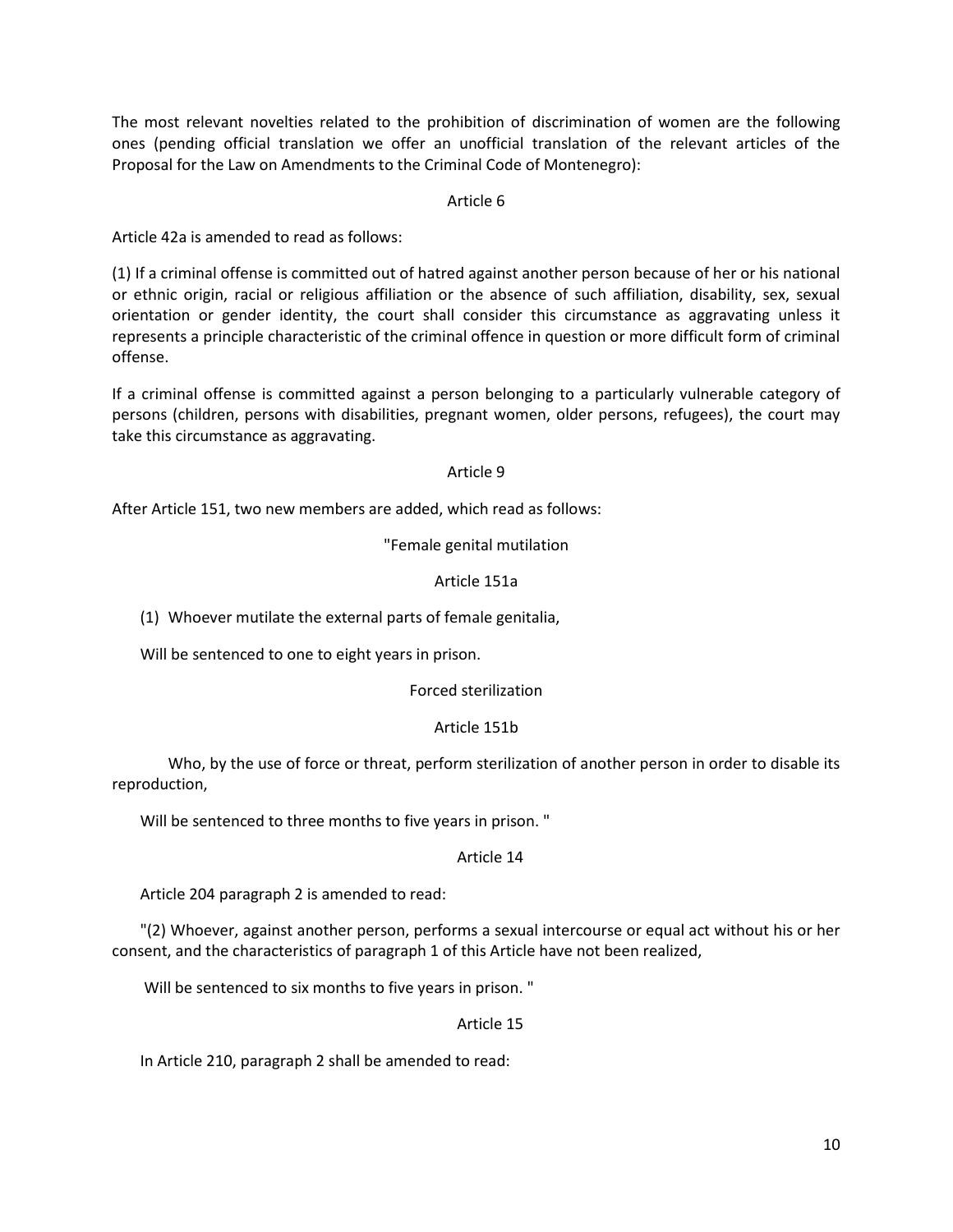"(2) If the offense referred to in paragraph 1 of this Article is committed against a minor or is committed by multiple persons in an organized manner,

The offender shall be punished by imprisonment of two to ten years. "

After paragraph 3 a new paragraph is added, which reads:

"(4) Prostitution in the sense of this Article means the use of a person for sexual activities by giving or promising money or any other form of remuneration or reward as a payment for engaging that person in sexual activities, whether or not payment, promise or reward are given to the person in question or to a third person. "

### Article 16

In Article 211, after paragraph 6, a new paragraph is added to read as follows:

"(7) By Child pornography, within the meaning of this article, shall be considered any material that visually displays a child engaged in a real or simulated sexually explicit behaviour and any presentation of the sex organs of the child for primary sexual purposes."

### Article 17

In Article 214, after paragraph 2, a new paragraph shall be added to read as follows:

"(3) Whoever incites to leaving or leaves other person abroad for the purpose of committing the criminal offense referred to in paragraph 2 of this Article,

Will be sentenced to three to three years in prison. "

The previous paragraph 3 becomes paragraph 4.

#### Article 21

After Article 293 two new Articles are added, which read:

"The unlawful taking of human organs or parts of the body

## Article 293a

(1) Whoever, without written consent or consent in the sense of regulations regulating the transplantation of organs, takes the organ or part of the body from the living or the dying person,

Will be sentenced to one to eight years in prison.

(2) Whoever takes the body or part of the body from a living or deceased person outside the framework of the domestic transplantation system or if the taking is committed in violation of the basic principles and rules laid down by regulations regulating the transplantation of organs,

Will be sentenced to six months to five years in prison.

(3) Whoever, in return for the taking of an organ or part of a body, offers or has any property or any other benefit,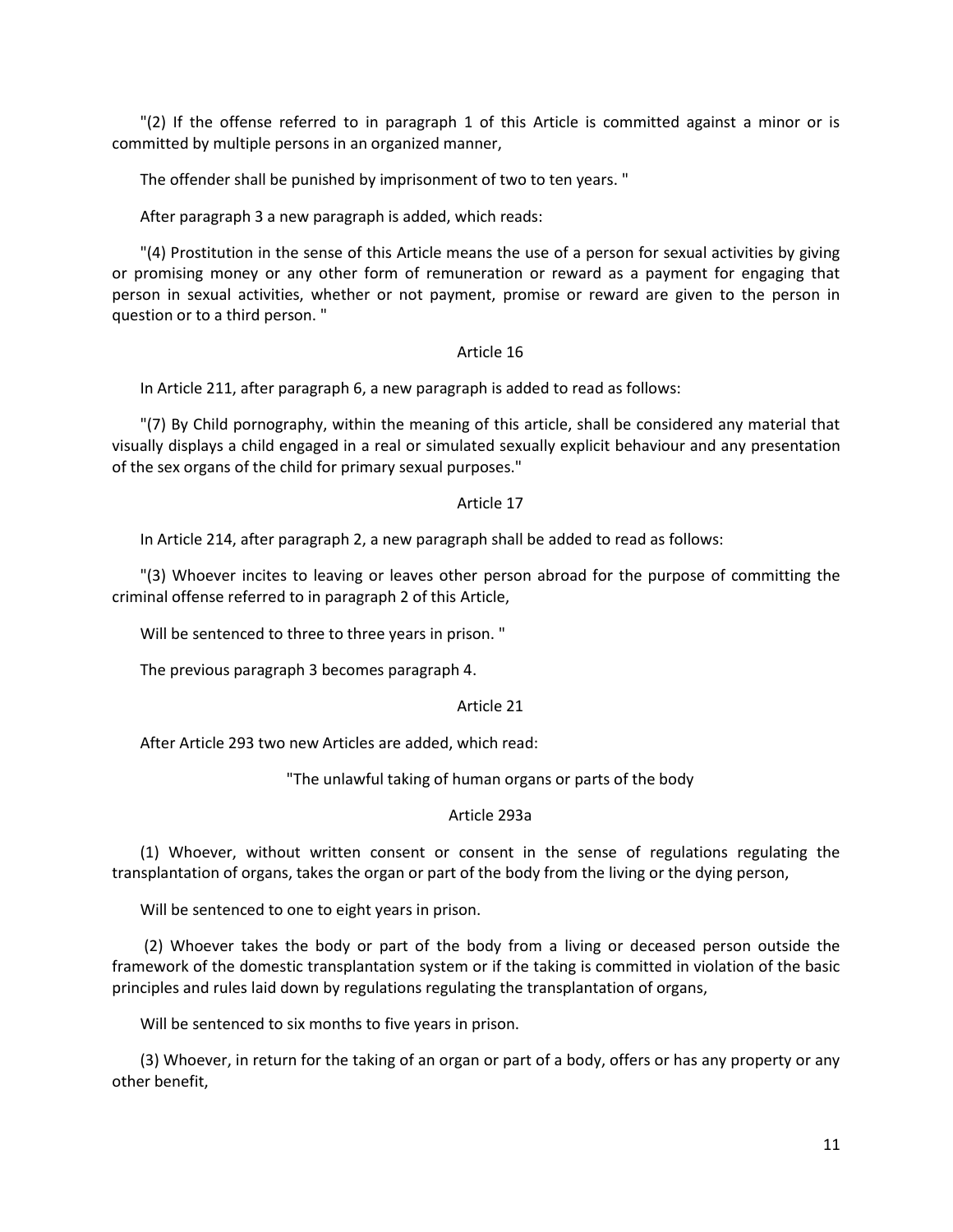Will be sentenced to six months to five years in prison.

(4) If, as a result of the offenses referred to in paragraphs 1 and 2 of this Article, death or serious disturbance of health has occurred or the offense is committed by multiple persons in an organized manner or abuse of official position or committed against a minor,

The perpetrator shall be punished by imprisonment for five to fifteen years.

Preservation, transport, import and export of human organs or parts of bodies obtained by commission of a criminal offense

Article 293b

(1) Who prepares, preserves or stores human organs or parts of a body obtained by committing a criminal offense under Article 293a of this Code,

Will be sentenced to one to eight years in prison.

(2) The punishment referred to in paragraph 1 of this Article shall be prescribed for whoever transfers or transmits, exchanges, receives, imports or exports human organs or parts of the body obtained by the commission of a criminal offense under Article 293a of this Code.

(3) If the offense referred to in paragraphs 1 and 2 of this Article is committed by multiple persons in an organized manner or by abuse of official position,

The offender shall be punished by imprisonment for two to twelve years. "

12. Number of Prosecuted Criminal Offenses "Illegal Community with Juvenile "(Article 216 of the **Criminal Code of Montenegro) and Criminal Offense "Trafficking in Human Beings " (Article 444 of the Criminal Code of Montenegro) with the indicated type and level of punishment Reporting period January 1, 2012 to March 31, 2017**

Please find the table enclosed.

**13. Information on women entrepreneurs i.e. on the companies founded by women and the companies whose CEOs are women – credits approved**

In the period from 01.01. to 30.06.2017. - 26 credit requests approved in the total amount of 1.956.149,54 €.

In addition to the aforementioned (specified in the required report) another 23 credit requests in a total amount of 755,535.39 € are under proceeding.

## **14. Information on the women diplomats and career diplomats**

There are currently 46 female diplomats in the diplomatic representations of Montenegro, out of 105 diplomats, of which 6 women are ambassadors. In the Ministry of Foreign Affairs there are currently 2 women Director-General, which is equal to a position of a Deputy Minister according to the Government's nomenclature (for economic and cultural diplomacy and for NATO and Security Policy).

The Ministry of Foreign Affairs has 222 carrier diplomats, out of which 114 are women (68 in the capital and 46 in the diplomatic representations of Montenegro).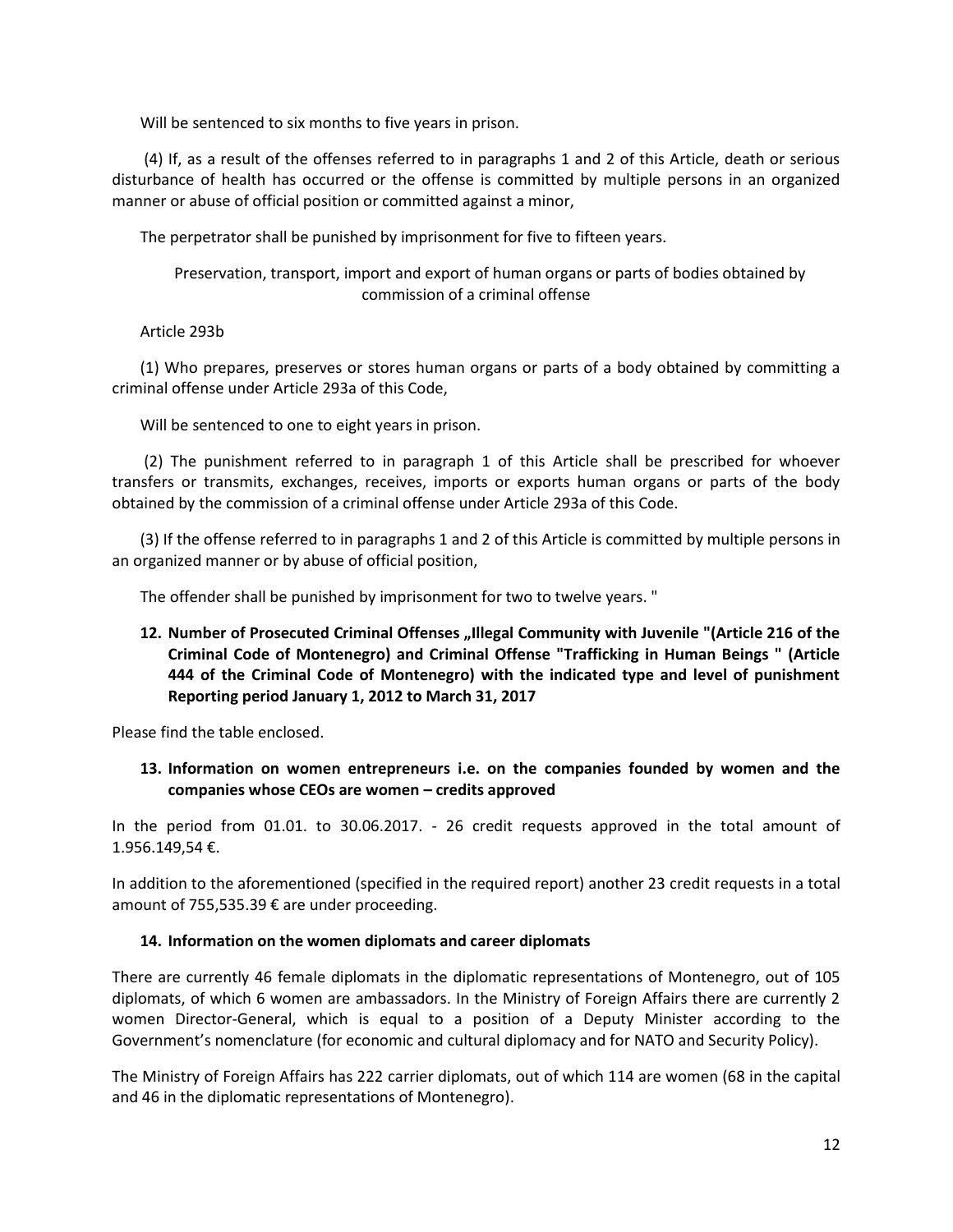Please find enclosed a composition of the negotiating groups that are conducting negotiation process within 35 chapters of negotiations with the European Union, as membership in the EU is one of the main Montenegrin foreign policy goals.

## **15. Additional information related to the efforts to prevent discrimination against RAE population**

The Protocol for Monitoring and Prevention of Early School Drop-out has been completed. The Protocol will measure the number of children (in percentage) not enrolled in high-schools and the number of children (in percentage) that dropped-out of school. It will come into force as of the new school year 2017/2018.

## Combating human trafficking:

The Ministry for Human and Minority Rights in accordance with the Action Plan 23 (Measure 3.10.1.26), the Action Plan for the "Strategy for the inclusion of Roma and Egyptians 2016-2020", and the "Strategy for combating human trafficking for 2016" (Measure 1.1.8 – on Prevention), organized the education of parents, children, RE activists, and state administration officials on the protection against domestic violence and juvenile forced marriages among the Roma population, in seven (7) Montenegrin cities (Herceg Novi, Budva, Cetinje, Tivat, Kotor, Berane and Bijelo Polje) inhabited by members of the RE population. These activities were carried out in cooperation with the Ministry of the Interior, i.e. the Police Directorate, the Office for Combating Human Trafficking, Local Self-governments, the Roma Council and the NGO sector. During the implementation of the aforementioned measure, about 150 individuals were educated, and it has also been planned that these kinds of education take place in the cities of Nikšić and Podgorica by the end of this year.

The Ministry for Human and Minority Rights in accordance with the Action Plan 23 (Measure 3.10.1.26), the Action plan for the "Strategy for the inclusion of Roma and Egyptians 2016-2020", and the "Strategy for combating human trafficking for 2016" (Measure 1.1.8 – on Prevention) organized seven (7) campaigns in Roma settlements on the problem of violence against women and forced marriages of Roma and Egyptian girls in seven (7) Montenegrin cities (Herceg Novi, Budva, Cetinje, Tivat, Kotor, Berane and Bijelo Polje). During the campaigns, citizens of Roma and Egyptian settlements were provided leaflets explaining a way to seek assistance in case of violence against women and forced marriages of Roma and Egyptian girls. It has also been planned that these campaigns carried out in Roma settlements take place in the cities of Nikšić and Podgorica by the end of this year.

The Ministry for Human and Minority Rights financed, in line with the Action Plan for the Implementation of the Strategy for Combating Human Trafficking for 2016 (Measure 1.1.1 – on identification of victims of human trafficking), the printing of one thousand (1,000) thematic information brochures on all forms of human trafficking with a focus on arranged marriages, on ways of selfidentification of trafficked persons, and on the existing mechanisms for assistance and protection of victims of human trafficking including children. The flyers were printed in Montenegrin, Albanian and Roma language.

The Ministry for Human and Minority Rights intensifies efforts to create an incentive environment for the political participation of women, including women of RAE (Roma, Ashkali and Egyptian) population, while encouraging them to unite politically and delegate their own representatives to the governing positions of their parties, and introducing specific measures to fund female groups within political parties through the Law on Financing of Political Parties.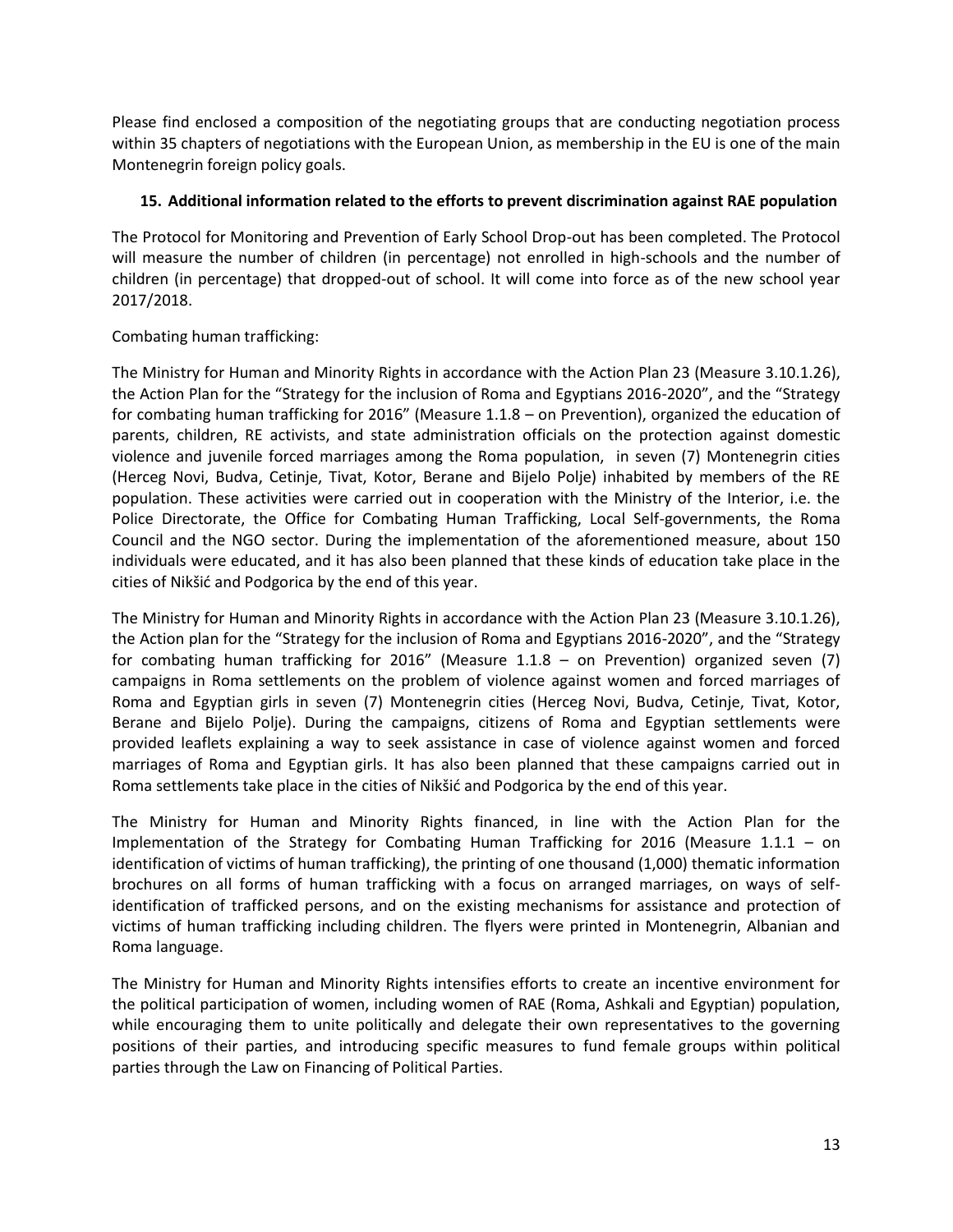The Government of Montenegro adopted the Strategy for Social inclusion of Roma and Egyptians in Montenegro for the period 2016-2020, with the accompanying Action Plan for 2016. The Strategy is implemented through one-year plans. Accordingly, in March 2017, the Government adopted the AP for 2017. The Strategy is fully in line with the 'European Framework for National Roma Inclusion Strategies', and in addition to four key areas: education, employment, housing and health care, it also includes the areas of legal status, social status and family protection (four sub-categories: combating domestic violence and violence against women, prevention and suppression of begging, combating human trafficking and prevention of child marriages), and the field of culture, identity and information.

The Ministry for Human and Minority Rights, in cooperation with relevant institutions and civil sector, and in accordance with the obligations from Negotiating Chapter 23 and the Action Plan for the Implementation of the Strategy for Social Inclusion of Roma and Egyptians 2016-2020, carries out each year an education dedicated to women members of national minorities, especially to Roma and Egyptian women, with the aim of empowering them to engage in politics and participate in public life. In addition, from the beginning of 2017, within the framework of the IPA project "Promotion and protection of human rights of Roma men and women, Egyptian men and women, and other vulnerable groups" led by the Ministry for Human and Minority Rights, and supported by the European Union, the NGO CEDEM, as one of the implementers, held a two-day workshop in Berane, Nikšić and Podgorica on the topic "Political inclusion, voting rights and electoral system in Montenegro", as well as two two-day workshops on the topic "Participation and political representation of minorities in Montenegro" in Berane and Nikšić, dedicated to members of the Roma and Egyptian populations, in order to raise awareness of this population about ways of political inclusion, representation in social processes, the voting process, and their position in the electoral system of Montenegro

The Committee recommends that the State party:

A) Adopt additional temporary special measures, in accordance with article 4, paragraph 1 of the Convention, and general recommendations no. 25 of the Committee (2004), in order to increase the number of RAE children enrolled in schools and the number of children finishing school, as well as the participation of women and girls from the RAE population in higher education;

In order to systematically regulate the position of the so-called Roma mediators, who have been engaged in project activities since 2013, a standard of employment for the position of an Associate in the social inclusion of Roma and Egyptian boys and girls in the field of education has been established, and according to the information from the Ministry of Education, 20 Associates, financed from the state budget, will be employed by schools attended by a significant number of Roma and Egyptian children, as of the school year 2017/18.

With a view of reminding the Committee, the standards of employment such as Associates in the social inclusion of Roma and Egyptian boys and girls in the area of employment, who are currently engaged in project activities, and Associates in the social inclusion of Roma and Egyptian boys and girls in the field of health, have also been established.

At the beginning of 2017, following the adoption of the Standard of employment and systematization of the employment positions in the Health Centre of Podgorica, two Associates in the social inclusion of Roma and Egyptian men and women within the health sector were employed in the Health Centre of Podgorica, which indicates that the issue has also been regulated systemically, whereas two Associates were engaged in project activities in Nikšić and Berane, and it has been planned that they be employed in health centres in those municipalities as of next year, and financed from the state budget.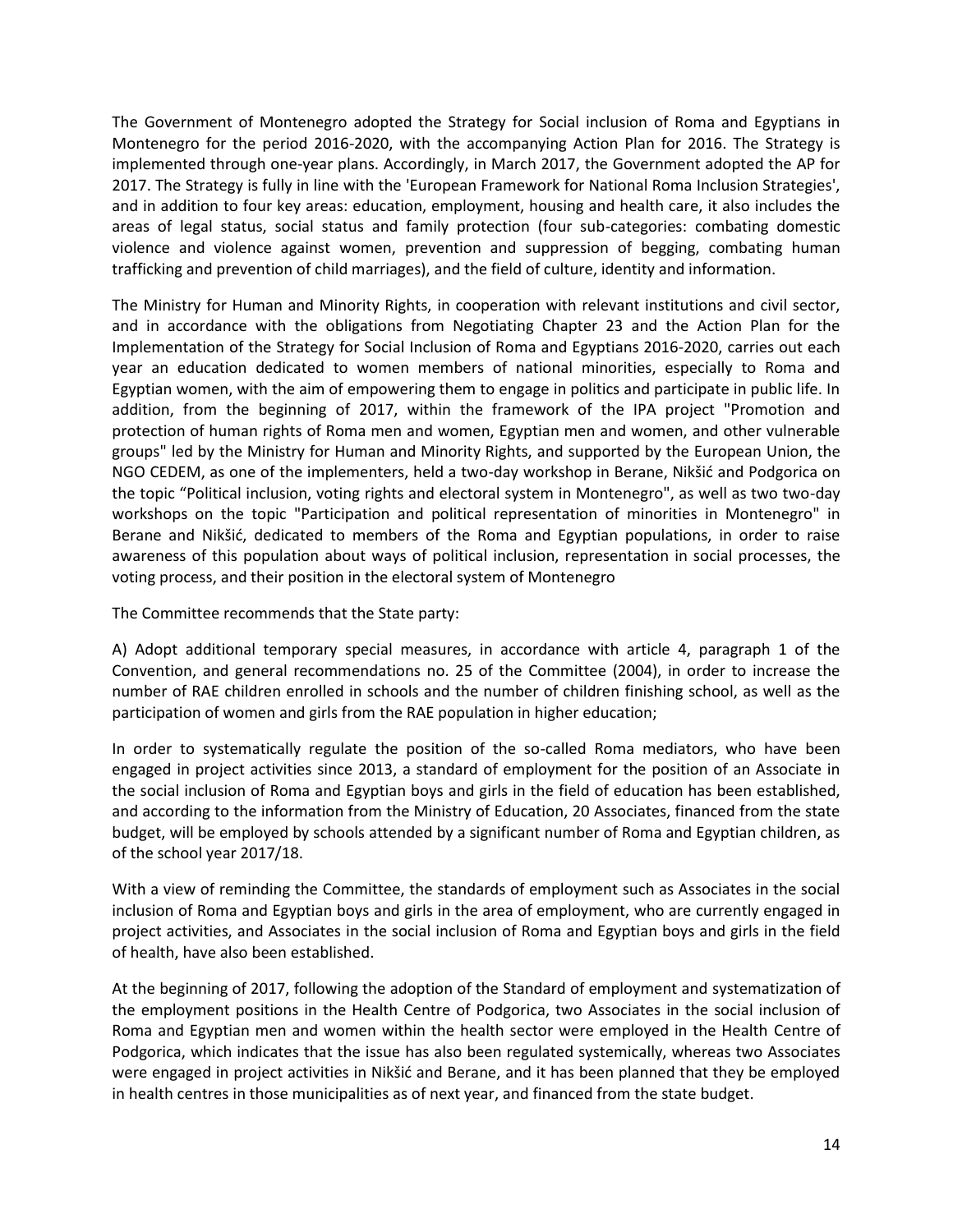The development of the fourth standard of employment entitled Associate in the Social Inclusion of Roma and Egyptian men and women in the field of social protection is underway. A Working Group has been established with the aim of adopting this type of employment standard by the end of the year, in order to find ways for employing these associates in the Centres for Social Work.

B) Train and employ more teaching staff from the RE population, including women, and identify sufficient financial resources to improve the quality of education in schools, in and around the refugee camp at Konik, and to intensify efforts to integrate RAE children into local schools;

C) Effectively apply the existing and adopt additional policies and targeted measures with a deadline set for achieving determined goals and indicators, in order to achieve essential equality of women and men in the labour market, improve women's employment, including women from the RAE population, eliminate professional segregation, and reduce the gap in wages between women and men.

According to data of the Ministry of Human and Minority Rights, there are currently five highly educated Roma and Egyptians (three men, two women), six Roma and Egyptians with the high-school education (three men, three women), and one employee (man) with no data on the level of education, all of whom are currently employed in the public sector.

The Ministry for Human and Minority Rights, in cooperation with the relevant institutions and civil sector, and in accordance with the obligations from Negotiating Chapter 23 and the Action Plan for the Implementation of the Strategy for Social Inclusion of Roma and Egyptians 2016-2020, each year, as of 2013, conducts education activities and campaigns (in the cities where a significant number of Roma and Egyptians live) on the topic of protection against domestic violence, violence against acts and arranged child marriage, provided for the parents and children of the Roma and Egyptian populations, as well as for the representatives of institutions and NGOs. In addition, the Ministry financed the translation and printing of brochures in the Roma, Albanian and Montenegrin languages on this topic, and they have been distributed during the visits to Roma settlements, and education sessions.

In addition, the drafting of Guidelines for the Treatment and Processing of Cases of Forced Marriages in Roma and Egyptian Communities for the need of police, social work centres, schools, Judges and health centres is underway. The work of the working group is coordinated by the Ministry of the Interior, and the activity is realized in cooperation with UNICEF and NGO Centre for Roma Initiatives.

# **16. Additional information related to the Strategy for the Persons with Disabilities**

In September 2016, the Government of Montenegro adopted the Strategy for the Integration of Persons with Disabilities in Montenegro 2016-2020 with the Action Plan for Implementation of the Strategy for 2016 and 2017. This document covers all key areas relating to the inclusion of persons with disabilities in society (accessibility, participation, equality, employment, education and training, social protection, health, as well as the area that relate to the situation of organizations of persons with disabilities in civil society). The Strategy follows the areas of action and the timeframe of the European Strategy for People with Disabilities 2010-2020. A special focus is put to the results of the previous strategy, the existing legal framework and the current position of persons with disabilities in Montenegro.

Having in mind that this strategy is not the first such document in Montenegro, the main reason for its adoption is continuation of work on improving the position of persons with disabilities and establishing the widest legal framework for defining policies towards persons with disabilities in accordance with the social model of access to disability. A new Strategy represents a long lasting commitment when it comes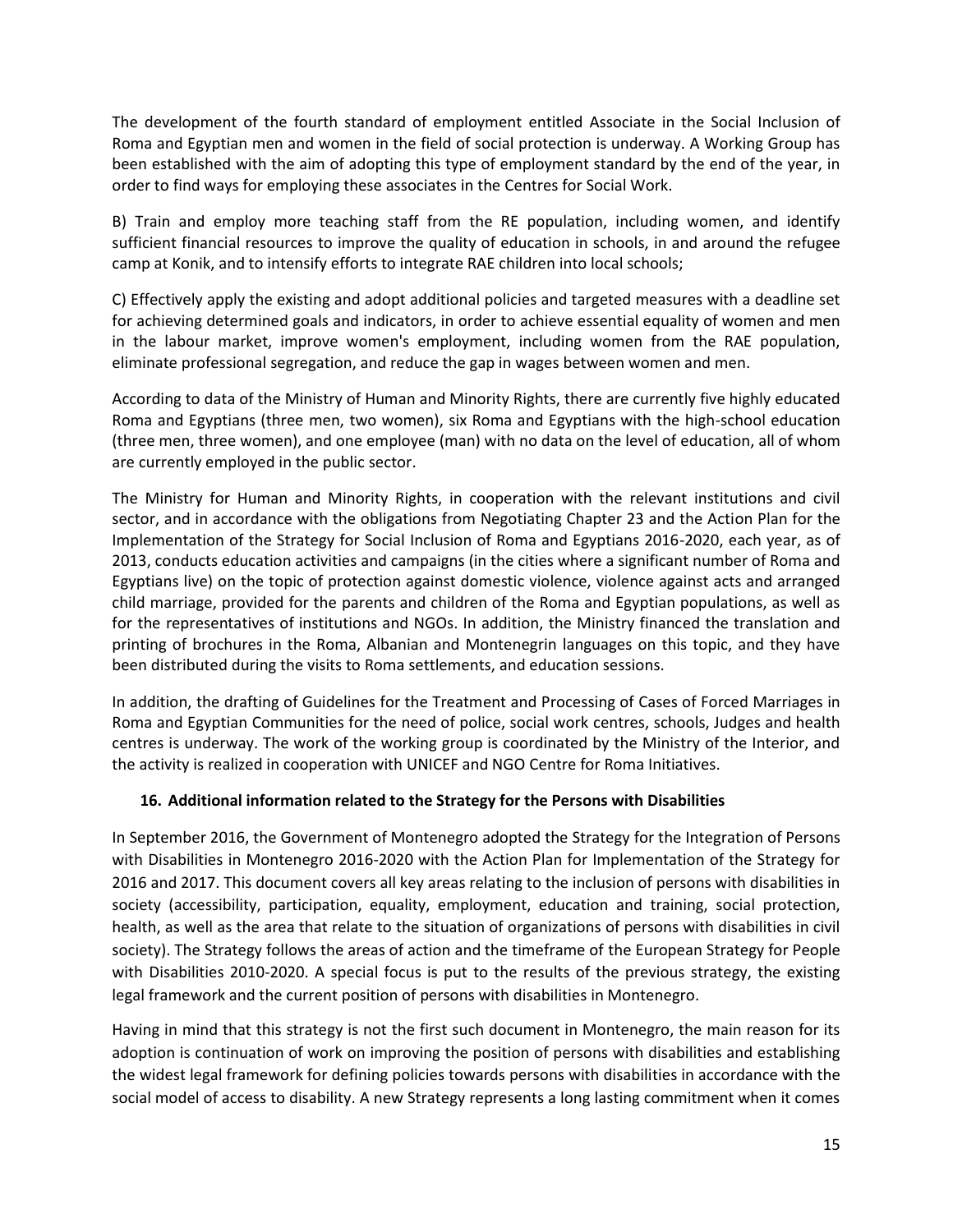to the position of persons with disabilities in Montenegro with the need to involve them in all areas of society on an equal footing.

The drafting of the Strategy for the Integration of Persons with Disabilities for 2016-2020 included an intersectorial working group. In addition to the representatives of the relevant ministries, there are representatives of the non-governmental sector dealing with the rights of persons with disabilities.

In March 2017, the Government of Montenegro adopted the Information on the implementation of the Action Plan of the Strategy for the Integration of Persons with Disabilities in Montenegro for 2016, which includes an overview of the measures and activities implemented in the mentioned areas. In the Information, in addition to the activities of state bodies and institutions, the activities of the civil sector dealing with persons with disabilities are presented, regardless of whether they were done in partnership with the state bodies or independently.

# **SUMMARY OF THE INFORMATION ON THE IMPLEMENTATION OF THE ACTION PLAN OF THE STRATEGY FOR INTEGRATION OF PERSONS WITH DISABILITY IN MONTENEGRO FOR 2016**

# ACCESSIBILITY

The Ministry of Sustainable Development and Tourism, in cooperation with the Property Directorate, has made a list of publicly owned buildings owned by the state administration, as well as the Analysis of the facilities of state administration bodies from the aspect of accessibility to persons with reduced mobility and persons with disabilities.

In order to alleviate the accessibility and adoption of the Action Plan for adjusting catering facilities to the needs of persons with disabilities, during 2016, MORT is for types of catering facilities (hotels, motels, pensions, tourist settlements, etc.), which issue a permit for performing catering activity-Solution and assigned the category, determined the contents for the OSI that these facilities have: parking, access, entrance, public toilet, lifts, accommodation units, beach, etc.

During 2016, the Ministry of Information Society and Telecommunications adopted the Guidelines for the Development and Management of Internet Presentations of State Bodies, State Administration Bodies and Local Governments.

## PARTICIPATION

In 2016, the Ministry of Culture, intensified cooperation with national and municipal institutions of culture and persons with disabilities to include in cultural contents, through linking the cultural sector, engaging in development strategies, etc. The policy of improving the accessibility of cultural content to people with disabilities still shows the need for continuous improvement. In 2016, on this basis, the Ministry of Culture in its official premises provided tiles in the Braille letter, with data on employees.

Paralympic 2016 was a historic year for the Paralympic Committee of Montenegro. A number of international and national activities have been realized. Montenegrin competitors participated in the biggest sporting events at the European Athletics Championship when our athletes won one gold and two silver medals, the Paralympic Games in Rio where Montenegro had two representatives in four Paralympic disciplines.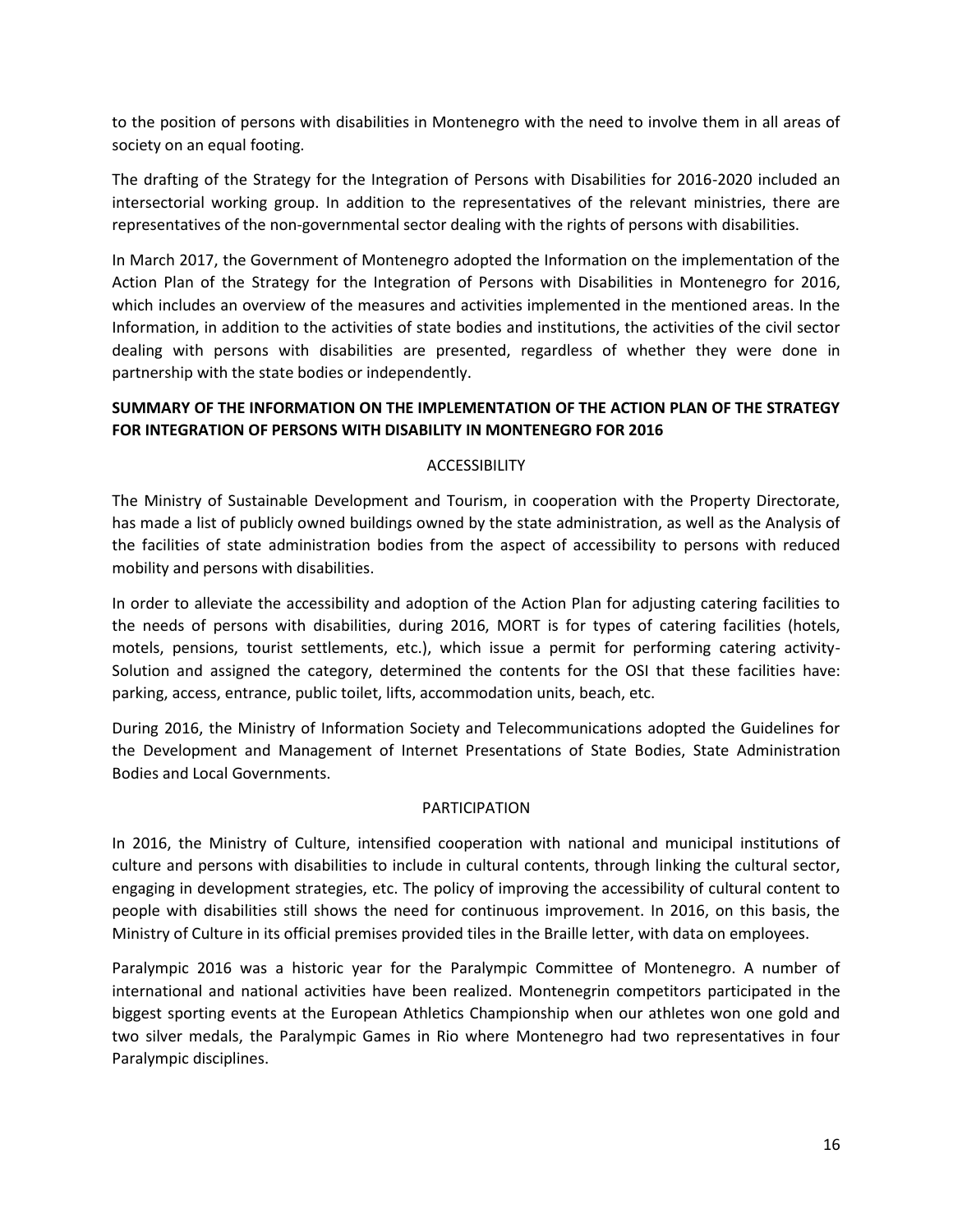During the year 2016, the Special Olympics of Montenegro realized numerous activities related to sporting events and education of persons with intellectual disabilities.

### EQUALITY

The Ministry for Human and Minority Rights has prepared a Law on Amendments to the Law on the Prohibition of Discrimination. The draft law received positive opinions from all line ministries and the Secretariat for Legislation.

At its session of 22 September 2016, the Government of Montenegro adopted the Analysis of the Compliance of Legislation in Montenegro with the Law on the Prohibition of Discrimination against Persons with Disabilities and the UN Convention on the Rights of Persons with Disabilities.

The Ministry of Human and Minority Rights, in cooperation with the representatives of the state administration bodies and with the support of the international expert, prepared and at the session of 15 December 2016 the Government of Montenegro adopted the Strategy for the Protection of Persons with Disabilities from Discrimination and Promotion of Equality for the period 2017- 2021. with the Action Plan 2017 – 2018.

## PROFESSIONAL REHABILITATION AND EMPLOYMENT

In 2016, 245 persons with disabilities were employed with 181 employers. For an indefinite period of time, 65 persons with disabilities were employed, and for a limited period of time 180 persons were employed (these persons have based their employment for a certain period of time during the current year or have terminated their employment). Employers who have employed persons with disabilities have been granted the right to a wage subsidy.

For the realization of the program of professional rehabilitation and employment with disabilities, in 2016, 3,045,339.77 euros were spent for: professional rehabilitation programs - 148,624.00 Eur; Subsidies earnings - 963,512.51 Eur; Subsidies (workplace adjustment and working conditions) - 72,223.23 Eur; Subsidies (participation in financing of personal expenses of the assistant in work) - 87,256,03 Eur; Financing of the grant scheme - 1.723.607,86 Eur; Financial assistance for program participants - 27,171.68 Eur; Fees to the members of the professional rehabilitation commissions and the Council of the Fund - 22,944.46 Eur.

During 2016, 53 projects of professional rehabilitation, active employment policy and employment of persons with disabilities were realized. These projects were approved by the decision of the Board of Directors of the Institute, by public call from 11.03.2015. For realization of these projects, in 2016, 982.695,84 eur was spent.

#### EDUCATION

In 2016, regional trainings of educational presentations for representatives of professional services of elementary schools were held with the aim to find instructional and educational materials for inclusive work and learning and their practical application. In addition, 5 accredited seminars in the field of inclusive education (IROP application, Application of ITP, family and school cooperation, Mathematics in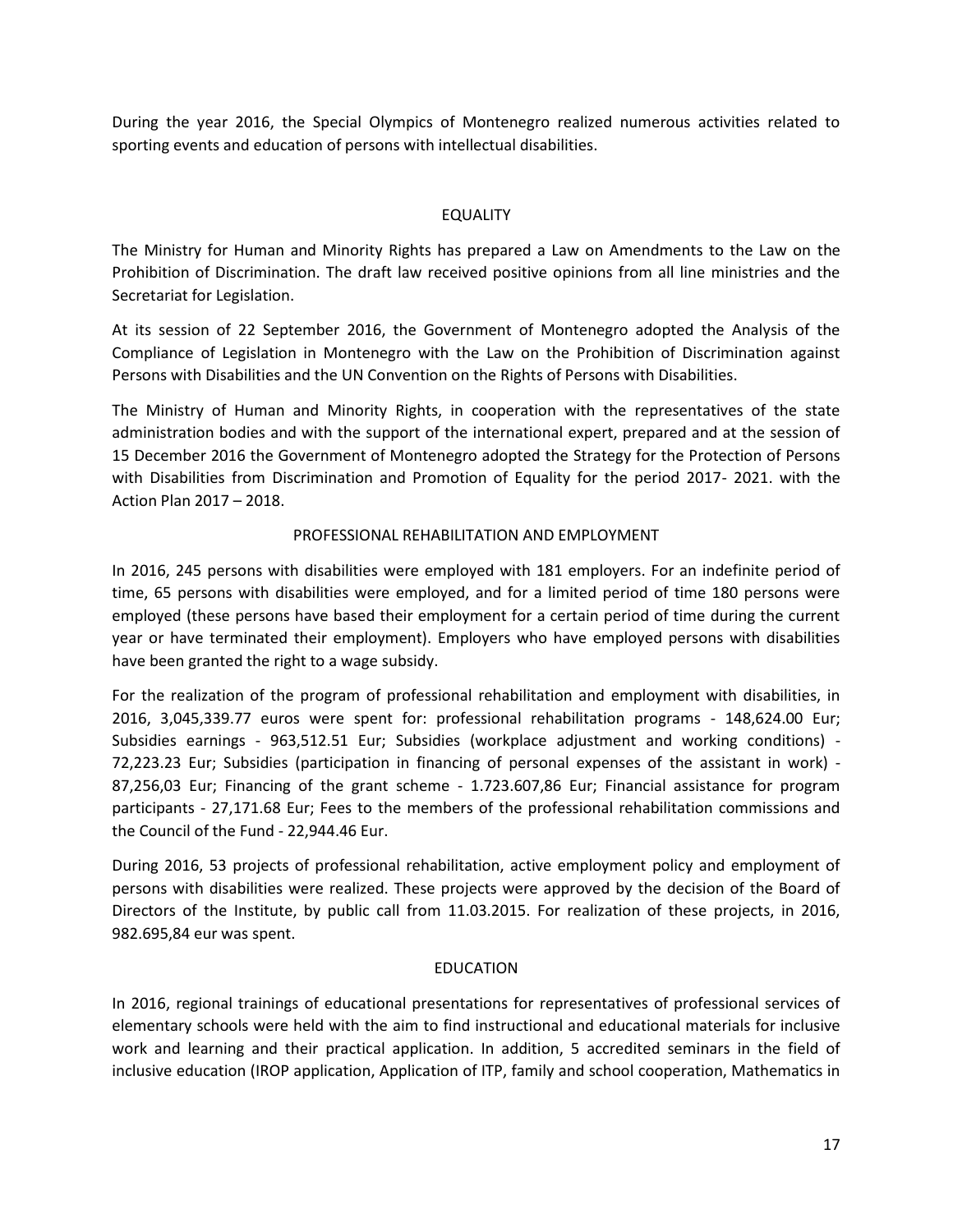the cycle) were held as well as training on the use of textbooks in Daisy format for 5 representatives of 4 schools.

Early intervention programs are implemented in resource centres. Children with a routing decision are exempt from payment.

Inclusive activities at national and regional level have been established to promote and support inclusive education. Members of inclusive assets are defectologists, speech therapists, psychologists, pedagogues, class teachers from Podgorica (7), from the north (6), Niksic (5), the coast (6).

An inclusive portal has been created,

Http://www.skolskiportal.edu.me/Pages/Inkluzivnoobrazovanje.aspx.

## SOCIAL PROTECTION AND PENSION-INVALIDIC INSURANCE

In September 2016, the Government of Montenegro adopted the Strategy for the Integration of Persons with Disabilities in Montenegro 2016-2020 with the Action Plan for Implementation of the Strategy for 2016 and 2017.

Three day centres for children with disabilities were opened. Day Centre for Children and Youth with Disabilities and Difficulties in Rožaje, officially started on July 22, 2016. Day Centre for Children and Youth with Disabilities and Difficulties in Development Podgorica, started receiving first beneficiaries in early April 2016. Currently, the Daily Centre is home to ten children with disabilities and difficulties. The day centre within the Children's Home "Mladost" in Bijela was opened in September 2016. The function of this service is planned for the needs of children living with disabilities aged 6-18 years.

On December 28, 2016, 40 years of work of the Institute "Komanski Most" was marked and an autism department was opened, which was funded by the Turkish Agency for International Cooperation TIKA. At the moment, 112 institutions are located in this institution.

A large number of social and child care services for people with disabilities and children with disabilities was provided by the NGO sector, which was financed by the state through the Public Works of the Health Insurance Institute of Montenegro, a competition for allocation of part of the income from games of chance through donations provided by the capital Podgorica etc.

## HEALTH

The Ministry of Health has adopted a new Rulebook on indications and methods of using medical rehabilitation in health institutions that perform specialized medical rehabilitation ("Official Gazette of Montenegro", No. 81/16).

A new Ordinance on exercising the right to medical technical assistance has been adopted, "Sl. Montenegro ", no. 82/16.

A large number of NGOs dealing with the rights of persons with disabilities, and especially parental associations, provided in the past year the services of a large number of professional workers (physiotherapeutic, speech therapists, defectologists, etc.) in their associations in order to improve the level of health care for children with disabilities in Development and adults with disabilities. At the same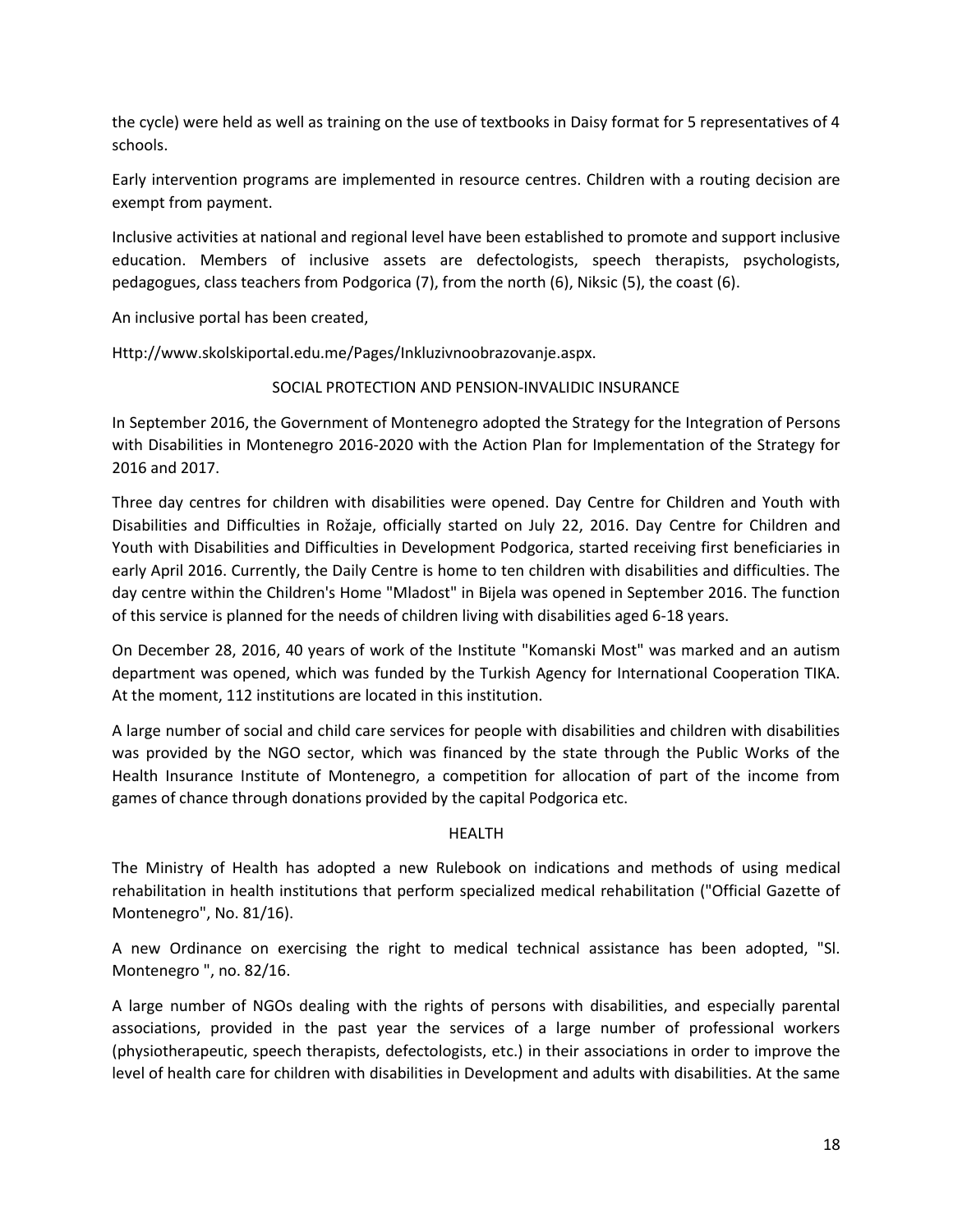time, in most of the projects, parents of children in the provision of physiotherapy services were also educated.

### CIVIL SOCIETY

A large number of civil sector representatives took part in the work of government bodies in the past year in the preparation of strategic documents, laws, regulations, etc.

Representatives of 5 NGOs, who are members of the Council for the care of persons with disabilities, took part in the work of this body in 2016. The Council session was thematically dedicated to the presentation of the Strategy for the Integration of Persons with Disabilities in Montenegro 2016-2020.

The decision on allocation of part of the revenues from games of chance resulted in distribution of part of the revenues from games of chance for the co-financing of plans and programs for 2016 for the following areas: social protection and humanitarian activities, meeting the needs of persons with disabilities, development of sports, culture and technical Culture, non-institutional education and the upbringing of children and youth, and contribution to the fight against drugs and all forms of addiction.

# **SUMMARY OF THE STRATEGY FOR INTEGRATION OF PERSONS WITH DISABILITIES IN MONTENEGRO FOR THE PERIOD OF 2016-2020 WITH THE ACTION PLAN FOR IMPLEMENTATION OF THE STRATEGY FOR 2016-2017**

 The Convention on the Rights of Persons with Disabilities, ratified by Montenegro in 2009, aims to promote, protect and ensure the full and equal enjoyment of all human rights and fundamental freedoms by all persons with disabilities and promote respect for their dignity. European Strategy for People with Disabilities 2010-2020 is a framework for action at European level as well as for national activities aimed at improving the position of people with disabilities, regardless of gender and age.

Bearing in mind Montenegro's commitment to EU accession, this strategy follows the areas of action and the timeframe of the European Strategy for People with Disabilities 2010-2020. With a special emphasis on the results of the previous strategy, the existing legal framework and the current position of persons with disabilities in Montenegro, it determines strategic goals in each of the areas and concrete measures and activities for achieving strategic goals in each of the areas under consideration.

On the other hand, having in mind that this strategy is not the first such document in Montenegro, the main reason for its adoption is continuation of work on improving the position of persons with disabilities and establishing the widest legal framework for defining policies towards persons with disabilities. It represents a long-lasting commitment when it comes to the position of persons with disabilities in Montenegro with the need to involve them in all areas of society on an equal footing.

The Strategy for the Integration of Persons with Disabilities in Montenegro 2016-2020 identified seven key areas of action: accessibility, participation, equality, employment, education and training, social protection and health.

## ACCESSIBILITY

In Montenegro, there is no separate law dealing with the issue of accessibility of persons with disabilities in all segments of the society, but these issues are dealt with through several regulations. Accessibility area includes: accessibility of facilities (physical environment), removal of architectural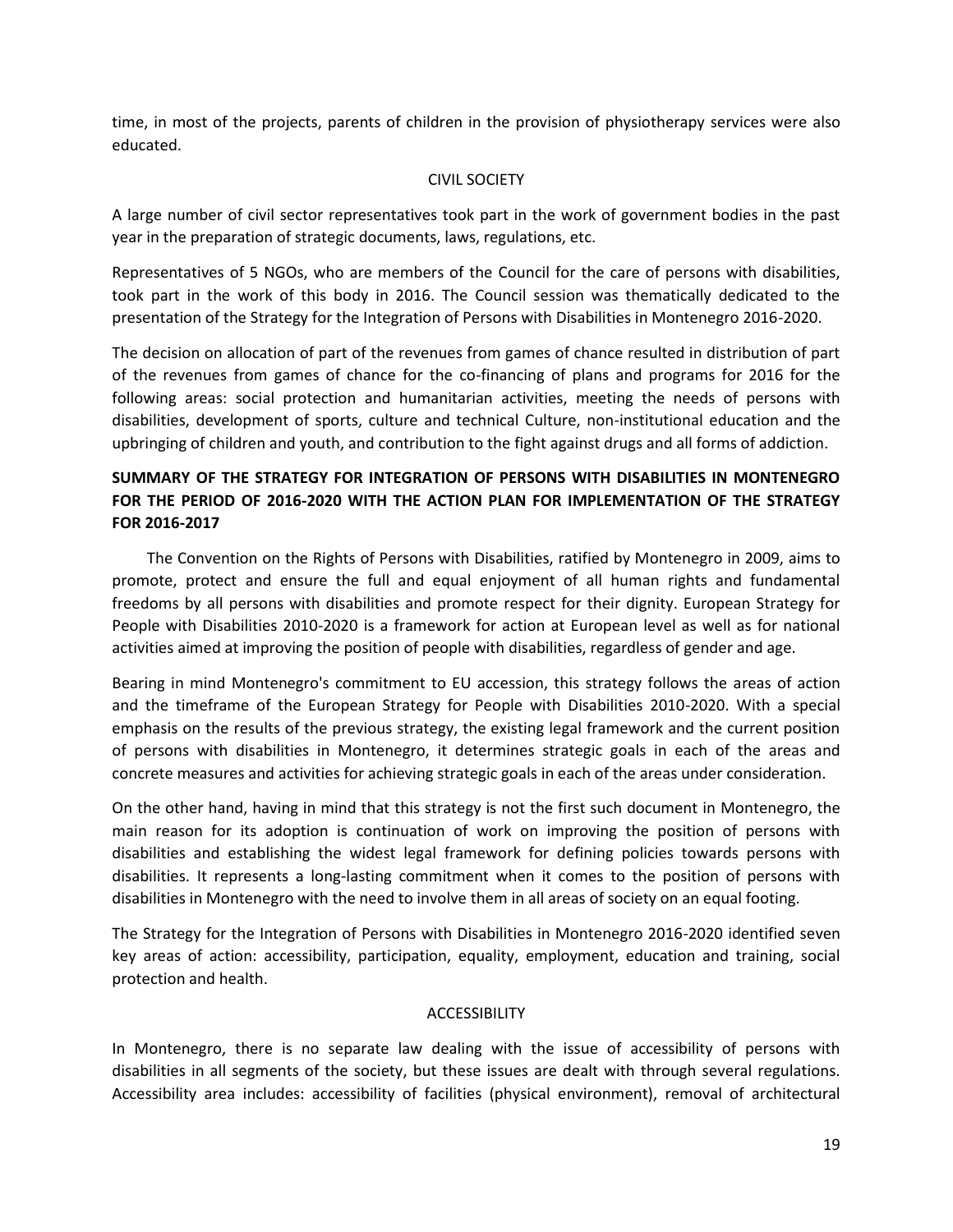barriers on facilities, accessibility in traffic and accessibility of information (Information and Communication Technologies), and due to the strategic importance of tourism in Montenegro, special attention should be paid to this segment of accessibility.

The strategic goal in the area of accessibility in Montenegro until 2020 is the consistent application and improvement of existing regulations in order to increase the general level of accessibility of the physical environment, public transport, information and communication technologies, public facilities and services for persons with disabilities.

In order to achieve the targeted goal in the area of accessibility in Montenegro in 2020, in the following period it is necessary to achieve the following measures and activities: Develop accessibility standards, improve and expand existing legal regulations in the field of accessibility of the physical environment, transport means, information and communication Technology, public facilities and services having in mind the concept of universal design (design for all); Provide a framework for the continuous cooperation between state and local government bodies, associations dealing with the improvement of the situation of persons with disabilities, relevant educational institutions and other stakeholders in order to develop and apply accessibility standards; Continuous adaptation and reconstruction of the physical environment, means of transport, traffic infrastructure, parking spaces and public facilities in order to ensure their accessibility for persons with disabilities; To make an inventory of objects in public use at the local and state level; Make an analysis of the accessibility of facilities in public use at local and national level and to make electronic records with a detailed description of the level of their (non) accessibility to track progress in this area; Adopt action plans for adapting facilities in public use at the local and state level to persons with disabilities;

At the annual level, the local self-government will report to the Ministry on the implementation of adopted action plans for adapting facilities in public use at the local level to persons with disabilities; Improve education in the area of application of the accessibility standards of relevant actors - experts in the field of architecture and construction, as well as inspectors in this field; Adopt and implement programs of customization of tourist facilities to the needs of OSI. These measures should be included in the regulations on the categorization of hotel and catering facilities and the regulations on the special designations of hotels that have adapted their operations and services to the needs of the OSI; Establish standards for compulsory marking of passenger vehicles used by people with severe disabilities; Precisely prescribe the competence of the construction inspection to perform inspection supervision over the application of regulations that regulate accessibility; Continuously inform and educate all relevant actors through seminars and campaigns on accessibility standards, the concept of universal design and the needs of persons with disabilities, especially the administrators of the portal of the Government of Montenegro regarding access to web content for OSI; Ensure accessibility of services to persons with disabilities; Ensure accessibility of Internet presentations by state institutions to persons with disabilities in accordance with e-accessibility standards; Continue to digitize public services to facilitate access to these services for persons with disabilities; Promote access to OSI with new information and communication technologies.

#### PARTICIPATION

 Persons with disabilities, for the first time, in local elections in 2014, in 14 municipalities in Montenegro, had the opportunity to fully participate in the process of election of the local councillors, which was made possible by the amendments to the Law on the election of councillors and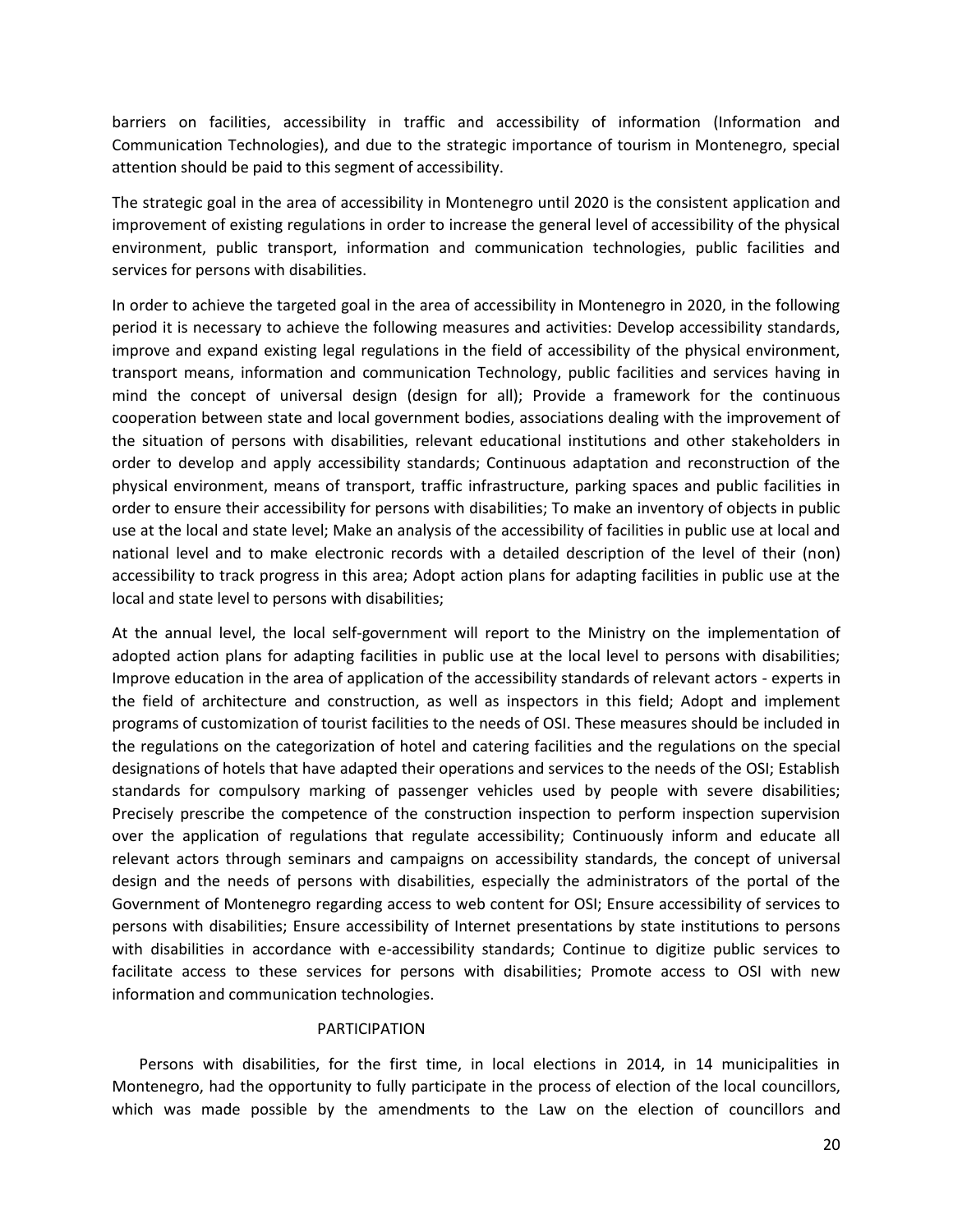representatives. In this way, conditions have been created that the election material, electoral procedure and polling stations are accessible to persons with disabilities, regardless of the type of disability.

 Amendments to the legislation were adopted, thus creating legal requirements regarding accessibility of sports, recreational and cultural objects to persons with disabilities.

 The strategic goal in the field of participation in Montenegro until 2020 is to create the conditions for unhindered participation in public life and the enjoyment of basic rights of persons with disabilities on equal basis with other citizens.

 In order to achieve the envisaged goal in the field of participation in Montenegro in 2020, in the following period, it is necessary to achieve the following measures and activities: Ensure that the election process, electoral sites and materials are adequate, accessible and easy to understand for persons with disabilities; Continuous adaptation of objects of culture objects and sports-recreational facilities to be accessible to persons with disabilities; Improving the availability of cultural content in formats accessible to persons with disabilities; To stimulate organizers of cultural events, especially those with a long tradition, to engage more intensively in the performances of people with disabilities; Enable realization of the right to free chair for representatives of organizations of persons with disabilities in the local and republican parliament; Encourage policies to develop programs in the field of culture for persons with disabilities; Encourage the development of sports for persons with disabilities; Encourage the policy of developing the sport of persons with intellectual disabilities; Strengthen the capacity of the Paralympic Committee; To create conditions for realization of recreational and sports programs for persons with disabilities; Improve the work of the disability care council; Systematic raising awareness of the rights and potentials of persons with disabilities in culture.

#### EQUALITY

 Fundamental rights are the basis of every civilized society and legally regulated state. Their realization must be guaranteed and unhindered. In preparing the EU accession negotiations for the acquis, the Government of Montenegro has opened Negotiating Chapter 19 - Social Policy and Employment, as well as Negotiating Chapter 23 - Judiciary and Fundamental Rights, which, to a large extent, treat the issue of persons with disabilities.

 The strategic goal in the field of equality in Montenegro until 2020 is to improve the normative framework through the harmonization of regulations in Montenegro with the UN Convention on the Rights of Persons with Disabilities. Ensure full implementation of the Law on the Prohibition of Discrimination and the Law on the Prohibition of Discrimination against Persons with Disabilities.

In order to achieve the envisaged goal in the area of equality in Montenegro by 2020, in the following period it is necessary to achieve the following measures and activities: Monitoring the application of international documents and conventions, as well as the adopted international standards for the protection of persons with disabilities, taking measures for their Implementation in the legal system of Montenegro and monitoring compliance with these documents; Preparation of a strategic document concerning the protection of persons with disabilities from discrimination and promotion of the equality of those persons with other persons, as well as monitoring the implementation of the Strategy; Organization of research and analysis of the situation in the field of protection of persons with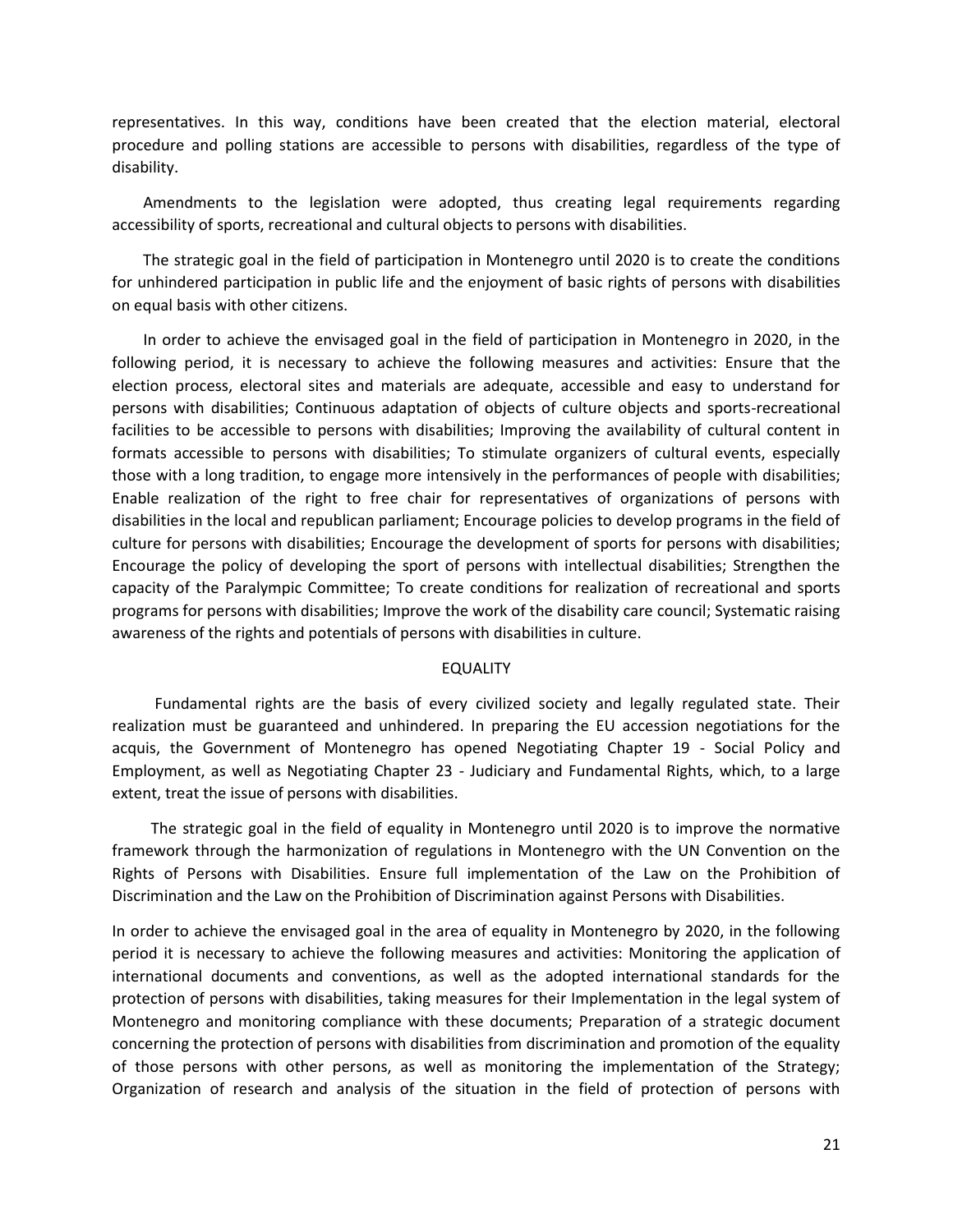disabilities from discrimination and promotion of the equality of those persons with other persons; Cooperation with the local self-government in the field of protection of persons with disabilities from discrimination and promotion of the equality of those persons with other persons; Establish cooperation with non-governmental organizations in the field of protection of persons with disabilities from discrimination and promotion of the equality of those persons with other persons; Eliminate stereotypes and prejudices against persons with disabilities, as well as harmful acts that discriminate against these persons in all areas of life, including prejudice based on sex and age; Organizing training and training for different target groups in order to raise the level of awareness of persons with disabilities and their rights; Raising public awareness of persons with disabilities and their rights, including working with children, from the earliest age and through all levels of the education system; Encouraging the media to promote the rights and protection against discrimination against persons with disabilities and education on the use of terminology that is in line with the adopted international documents.

#### EMPLOYMENT

 The Law on Professional Rehabilitation and Employment of Persons with Disabilities, adopted in 2008 and amended in 2011, regulates the issue of professional rehabilitation and employment of persons with disabilities in a comprehensive manner. The law regulates the ways and procedure for exercising the right to professional rehabilitation of persons with disabilities, measures and incentives for their employment, financing and other issues of importance for professional rehabilitation and employment of persons with disabilities. The main goal of the law is to create conditions for increasing the employment of persons with disabilities and their equal participation in the labour market, while eliminating barriers and creating equal opportunities.

In order to realize the measures and activities of professional rehabilitation and employment of persons with disabilities and other difficulty of the employed, the Institute is the first instance and second instance professional rehabilitation commission. The Ministry of Labour and Social Welfare, in cooperation with the Employment Service of Montenegro, continuously implements measures of active employment policy in accordance with the Ministry's plan and program of work.

 The strategic goal in the field of employment in Montenegro until 2020 is to improve the conditions for increasing the employability of persons with disabilities and their equal participation in the labour market, removing barriers and creating equal opportunities for greater employment of persons with disabilities in Montenegro through their education, trainings and Professional training, as well as adapting the labour market to persons with disabilities.

 In order to achieve the targeted goal in the field of employment in Montenegro until 2020, in the following period it is necessary to achieve the following measures and activities: To improve the legislative framework that regulates the field of professional rehabilitation and employment of persons with disabilities; Plan and implement active policies for employment of people with disabilities, Encourage self-employment and develop entrepreneurship support programs and the establishment of small and medium-sized enterprises by persons with disabilities; Conduct continuous education programs for professionals and staff working on professional rehabilitation and employment services for persons with disabilities; Improve the system of records of unemployed and employed persons with disabilities; Encourage and support inclusion of women with disabilities in the labour market as well as encourage entrepreneurship by the women of disabilities.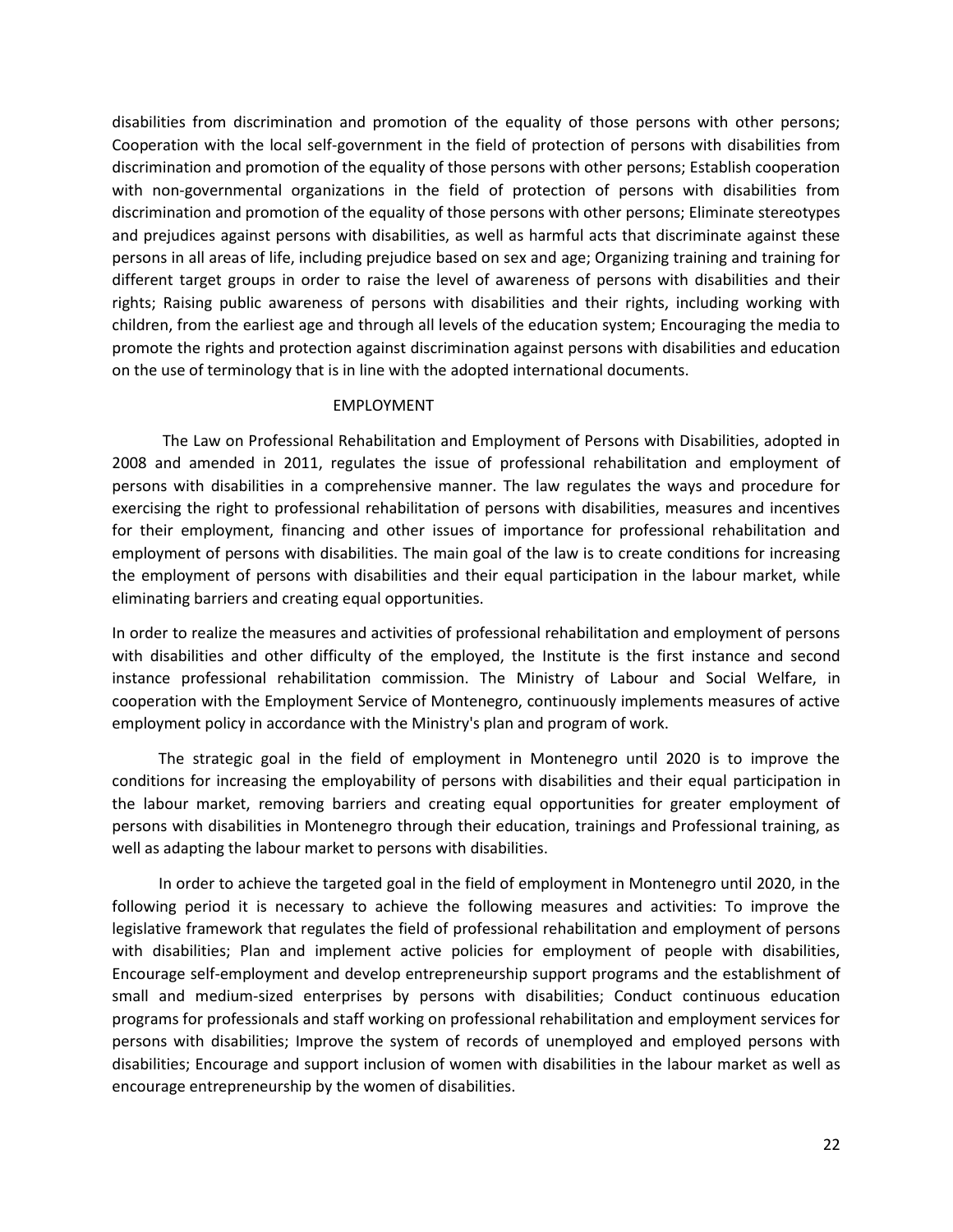#### EDUCATION AND TRAINING

Education system in Montenegro includes: preschool education, primary education, secondary general education (gymnasium/grammar school), vocational education, higher education. Adult education is part of the general system and is realized at all levels of education. When it comes to the education of children with disabilities and disabilities, people with disabilities, it is organized in three basic forms: the classrooms of the regular schools - as the first choice, special classes in regular schools (primary schools), and resource centres - when it is the best interest.

In the previous period, progress in implementing inclusive education is noticeable. Despite visible progress, there is plenty of room for improvement, and above all in creating adequate conditions (accessible space, equipment, resources, customized way of providing services), in more intensive development of the support system and in developing intersectoral cooperation that will enable better information flow.

The field of education is regulated by a set of laws and bylaws that also contain norms related to the education of persons with disabilities. In the previous period, legislation was amended to improve inclusive education in accordance with international standards.

The strategic goal in the field of education and training in Montenegro until 2020 is to ensure the right to education without discrimination and the inclusive education system of all at all levels, as well as lifelong learning focused on the full development of human potential, dignity and self-worth through inclusion in the general educational System, with reasonable adaptations in accordance with the needs of individuals.

No child should be excluded from free and compulsory primary education, or from secondary education with the support of a general education system to facilitate effective education and individualized support measures in environments that support social development in accordance with the goal of full inclusion.

In order to achieve the targeted goal in the area of education and training in Montenegro until 2020, in the following period it is necessary to achieve the following measures and activities: Improve normative acts in order to be harmonized with the UN Convention on the Rights of Persons with Disabilities and mechanisms for monitoring the implementation of legislative Process; Improve cross-sectorial and interinstitutional cooperation by forming tripartite bodies (education, health and social protection) in order to create conditions that will allow for equal conditions for education, as well as monitoring the education process; Improve the routing procedure with the continuous education of commissions in line with needs and empower parents to consider it in the function of supporting the child; Enhance the record and monitoring of the inclusion of children with disabilities and disabilities, persons with disabilities through all levels of education; Improve basic education and professional development of teachers and other professionals in order to improve the quality and inclusiveness of the teaching process, the application of individual work strategies (development and application of IROP, adaptation of teaching process and ambient, etc.); Strengthen the system of support in inclusive education and fulfil the development and educational needs with the focus on inclusion in secondary schools, both professional and high school. Provide a systematic, sustainable and adequate teaching assistance system to students who need this type of support; Provide, promote and support the continuity of education and the transfer of pupils from one level of education to another; To make educational institutions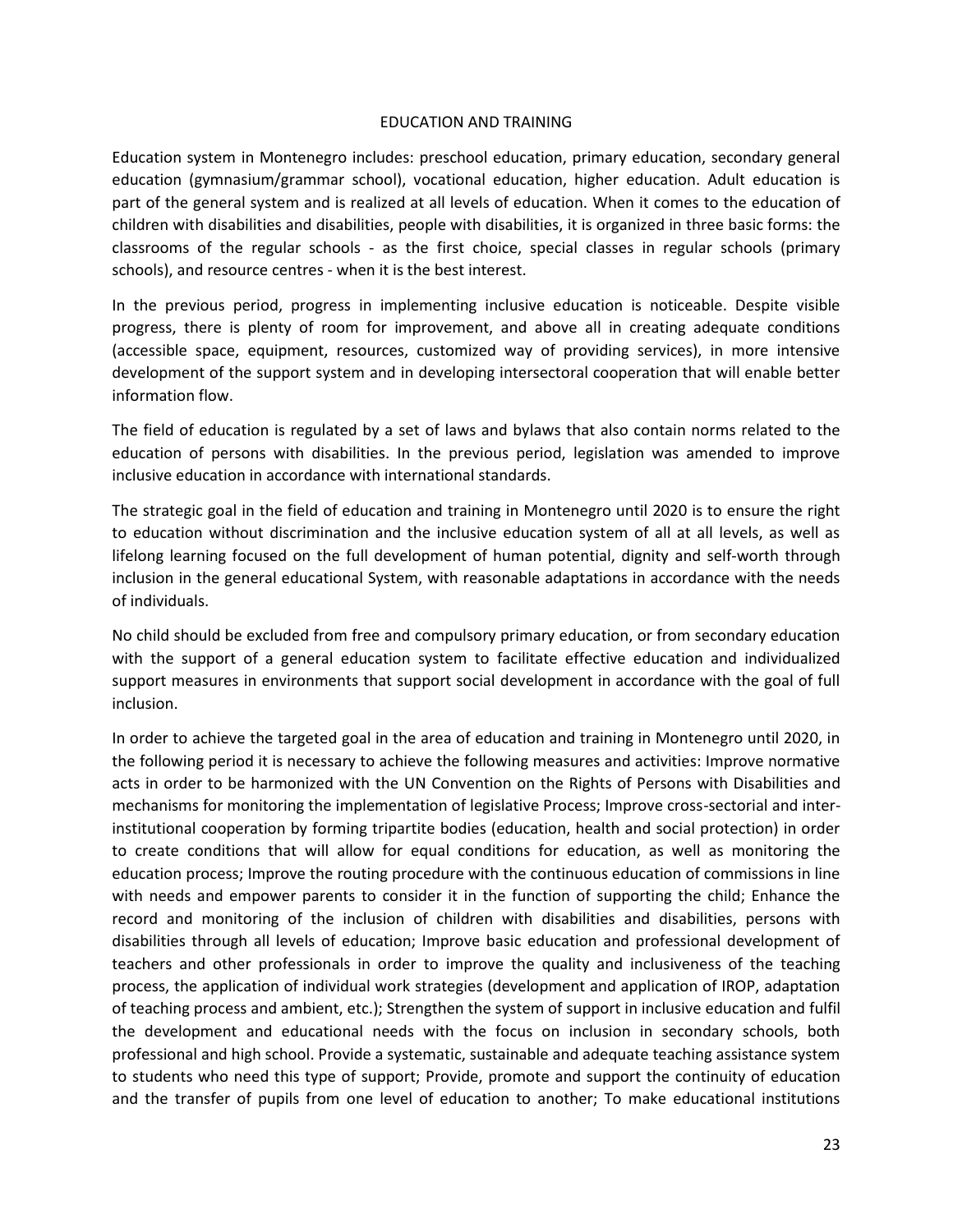accessible in accordance with legal regulations and to provide adequate specialized aids, customized teaching and teaching resources, accessible literature (Braille letter or electronic or audio format), other assistive support and technology, manuals for work; Provide support for enrolment at higher education institutions, to exercise the right to free schooling and accommodation in a student dormitory, to adapt teaching, to provide customized literature, adequate teaching aids, assistive technology, to create conditions for providing teaching assistance to students with disabilities; Introduce the service of German interpreters at all levels of education according to needs; Provide education for adults with disabilities in accordance with the law; Continuously work to improve the awareness of the general public on the benefits of inclusive education.

## SOCIAL PROTECTION

The social and child protection of persons with disabilities in the previous eight-year period has been improved, both by introducing new rights, which relate both to material benefits and services, as well as to the increase in the amount of material benefits. In the area of normative regulation, in addition to the Law on Social and Child Protection, adopted after almost 10 years of application of the previous law, several new laws were adopted in this area, and for some of the existing, amendments were adopted. Thus, in this area, the Law on Social Housing, the Law on the Movement of Persons with Disabilities with the help of dog assistants, the Law on Pension and Disability Insurance, the Law on Privileges and the First Law on the Prohibition of Discrimination of Persons with Disabilities, as well as a whole series of bylaws, are relevant. Conditions have been created for a better realization of the social protection of the vulnerable population.

Also in the previous period, the law stipulates that a person with a disability has a right to a personal disability financial means, which eliminates the possibility of discrimination against persons with disabilities in relation to the time of the occurrence of disability and years of life, which was the case before.

The Law on Social and Child Protection clearly focuses on the pluralism of services in the social and child care system. In accordance with this law, the activities in the field of social and child protection, or certain services, may also be provided by the association, entrepreneur, company and natural person, in accordance with the law.

Within the Directorate for Social and Child Protection of the Ministry of Labour and Social Welfare, the Directorate for Development of Services has been established to deal with the issues of development and financing of services at the local and state level, which will contribute to the improvement of the protection of vulnerable categories of the population.

The strategic goal in the field of social protection in Montenegro until 2020 is to ensure that persons with disabilities are included in society through the establishment of a modern and sustainable social protection system, while improving the living standards of all persons with disabilities in Montenegro, with special attention paid to those who need the highest degree support, which due to their health and inaccessibility of various service providers are not able to conceive and provide conditions of life appropriate to international standards.

In the area of pension and disability insurance, the goal is to ensure the implementation of international standards related to this area.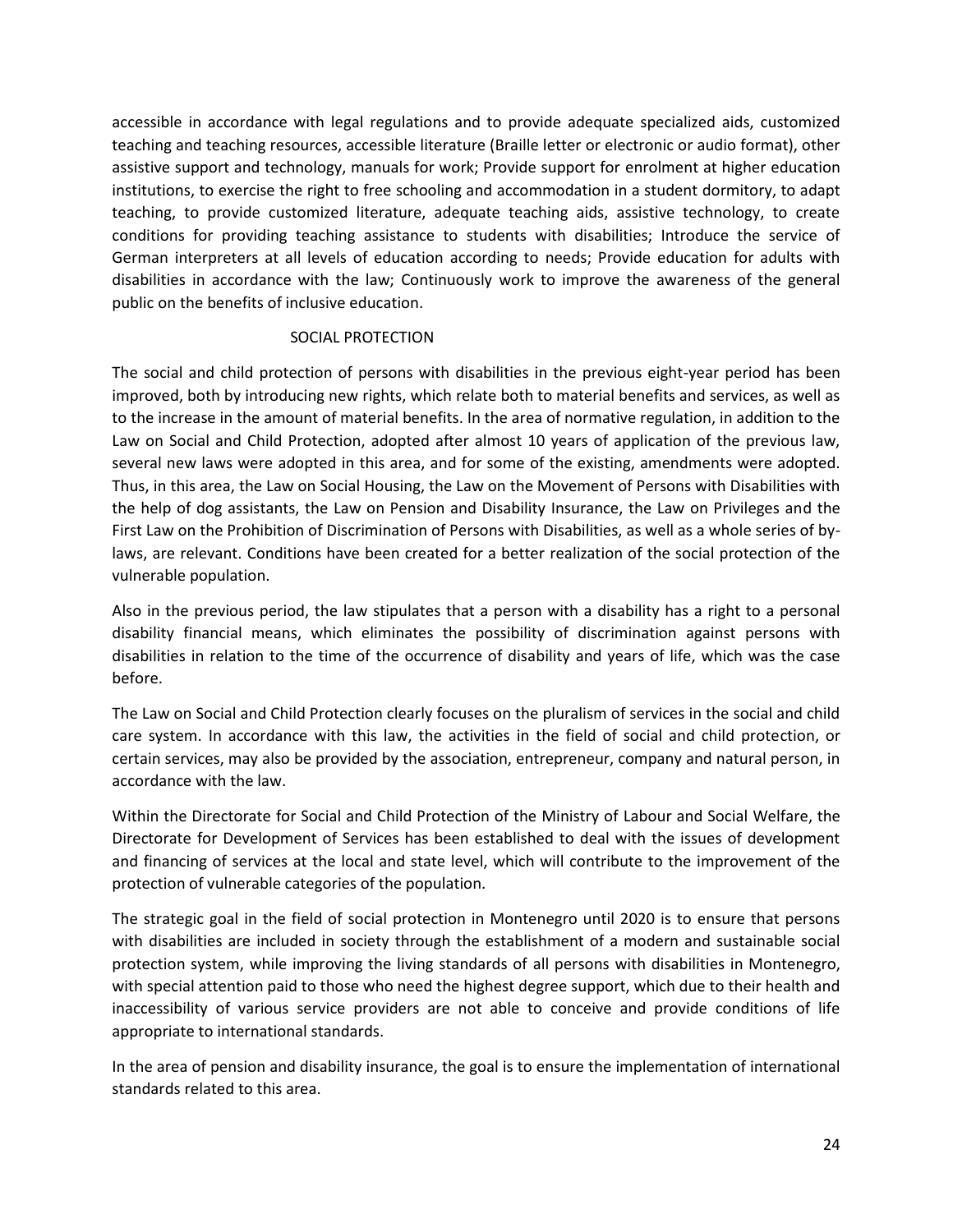In order to achieve the targeted goal in the field of social protection in Montenegro until 2020, in the following period it is necessary to achieve the following measures and activities: Encourage the efficiency of disability assessment through the intervention of the Ministry of Labour and Social Welfare, the Ministry of Health and the Ministry of Education; Establish a Register of Persons with Disabilities; Ensure the sustainability of the social protection system for people with disabilities; To improve the legal regulations in the area of social protection based on disability, according to the level of support necessary for full inclusion in the community; Take measures to make as many social welfare institutions as possible accessible to persons with disabilities; Accredit and implement programs of education of employees in social and child protection; Familiarization of members of socio-medical commissions with the rights of persons with disabilities; Enable systematic and organized professional development of providers of services for persons with disabilities in the spirit of the social model; Provide access to information and only inform persons with disabilities about social protection rights on MLSW sites and state institutions in accessible formats; Establish and develop new / missing services based on user's explored needs; Consider material support for parents who are persons with disabilities; Improve the protection of children and young people with disabilities without parental care; When innovating the Law on Pension and Disability Insurance, take into account compliance with international standards in this area.

#### HEALTH

Healthcare activity is a matter of public interest and is implemented on the principles of comprehensiveness, accessibility, continuity, integral and specialized approach and continuous improvement of the quality of health care.

 The Law on Health Care specified that in exercising the right to health care the citizens are equal, irrespective of their nationality, race, sex, age, language, religion, education, social background, property status and other personal property.

According to the Law on data collections in the field of health, it is envisaged the creation of the Register of diseases of greater socio-medical importance, infectious diseases and other conditions related to the health of the population, within which the Register on the health protection of children and youth with disabilities in psychophysical development and psychosocial disorders . The Institute of Public Health will keep the mentioned register.

In the Ministry of Health, the Directorate for Control and Improvement of the Quality of Health, monitors the improvement and promotion of indicators of the quality and results of work and within the health care of persons with disabilities.

When it comes to the normative regulation, it is important to emphasize the amendments to the Rulebook on indications and the manner of using medical rehabilitation in health institutions that perform specialized rehabilitation.

The strategic goal in the field of health care in Montenegro until 2020 is to improve the health of people with disabilities and their families on the principle of equal access to health services, through the development of a comprehensive system of health care at primary, secondary and tertiary level, sensitive to general and specific needs Health care for persons with disabilities and benefits for them.